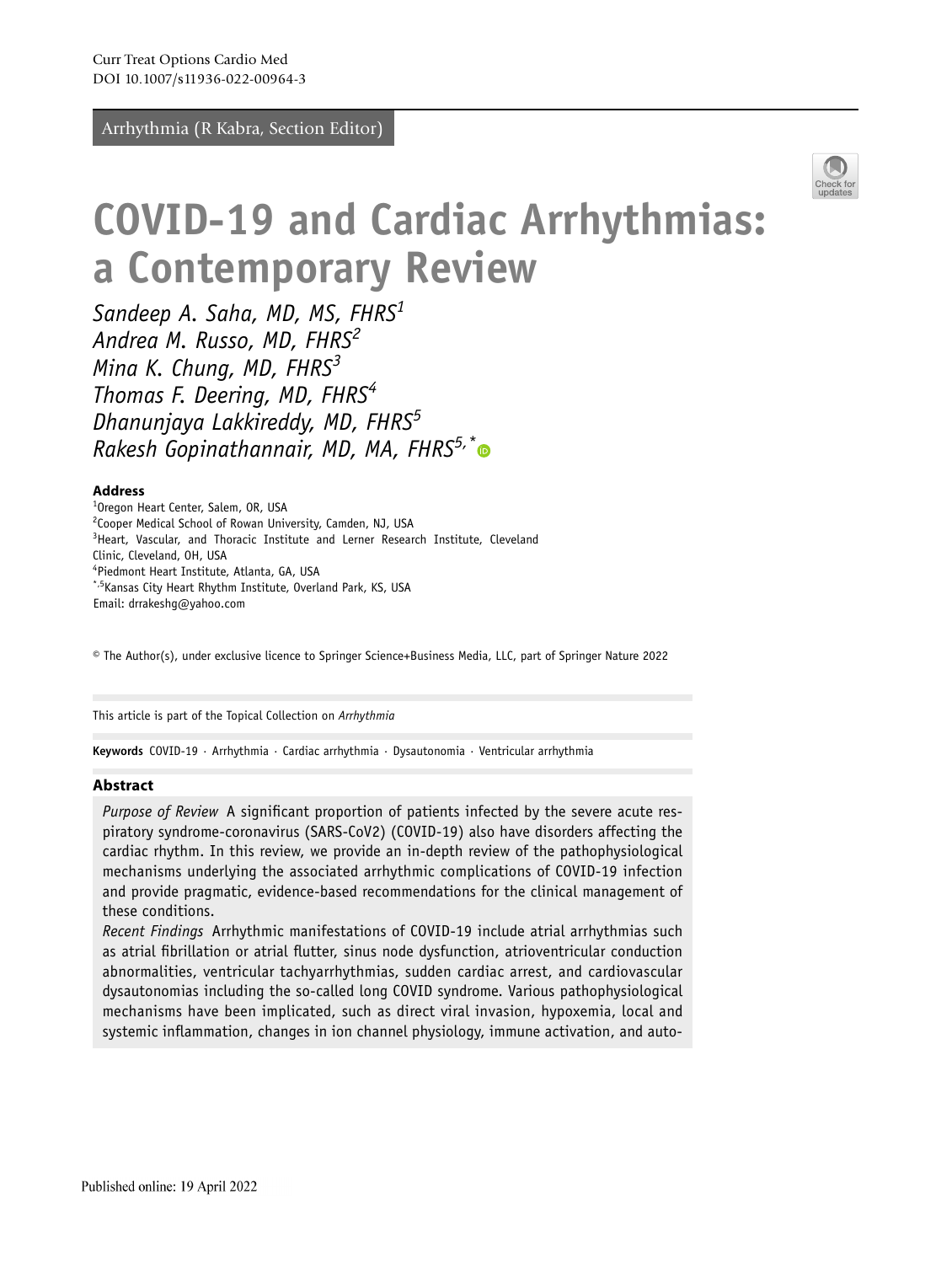nomic dysregulation. The development of atrial or ventricular arrhythmias in hospitalized COVID-19 patients has been shown to portend a higher risk of in-hospital death. *Summary* Arrhythmic complications from acute COVID-19 infection are commonly encountered in clinical practice, and COVID-19 patients with cardiac complications tend to have worse clinical outcomes than those without. Management of these arrhythmias should be based on published evidence-based guidelines, with special consideration of the acuity of COVID-19 infection, concomitant use of antimicrobial and anti-infammatory drugs, and the transient nature of some rhythm disorders. Some manifestations, such as the long COVID syndrome, may lead to residual symptoms several months after acute infection. As the pandemic evolves with the discovery of new SARS-CoV2 variants, development and use of newer anti-viral and immuno-modulator drugs, and the increasing adoption of vaccination, clinicians must remain vigilant for other arrhythmic manifestations that may occur in association with this novel but potentially deadly disease.

#### **Introduction**

In December 2019, an outbreak of 27 cases of pneumonia due to the severe acute respiratory syndrome coronavirus (SARS-CoV2) was reported from Wuhan, China, to the China National Health Commission, prompting the World Health Organization (WHO) to issue a Public Health Emergency of International Concern (PHEIC) in March 2020 [\[1•](#page-18-0)•]. Since then, the disease labeled coronavirus 2019 (COVID-19) caused by SARS-CoV2 has reached pandemic proportions infecting a total of more than 276 million people as of December 23, 2021, including 5.4 million deaths worldwide ([https://covid19.who.int\)](https://covid19.who.int) [\[2](#page-18-1)•]. The majority of cases tend to be asymptomatic or associated with mild systemic and respiratory symptoms (fever, cough, fatigue), but a signifcant minority of patients develop severe symptoms that may lead to ARDS and hypoxemic respiratory failure, shock, multi-organ failure, and death.

There are major disparities in care related to racial, ethnic, demographic, geographic, socio-economic, and political factors, resulting in variability in incidence of new infections and access to appropriate healthcare resources for the management of severe cases. Data from the American Heart Association's COVID-19 Cardiovascular Disease Registry showed that Hispanic and Black patients comprised more than half of the patients hospitalized with COVID-19; these patients were younger; had higher prevalence of underlying conditions such as hypertension, diabetes mellitus, and obesity; were more often uninsured; had lower socio-economic status; and had longer delays from

symptom onset to COVID-19 diagnosis. Although Asian patients had the highest risk-adjusted cardiorespiratory disease severity at presentation compared to the other racial subgroups, no signifcant differences in in-hospital mortality or occurrence of major adverse cardiovascular events were seen between the racial subgroups after adjustment for sociodemographic characteristics, clinical comorbidities, and clinical presentation [\[3•](#page-18-2)]. However, multiple "waves" of COVID-19 in various countries around the world continue to occur, in spite of signifcant advancements in our understanding of the disease and its management as well as development of an effective vaccine. Due to the sheer magnitude of the pandemic, the ferocity with which the SARS-CoV2 virus mutates leading to several new variants which respond variably to various treatment regimens, and the slow implementation of effective and widespread vaccination strategies worldwide, the disease continues to ravage humanity and take an enormous toll on our collective physical, social, and psychological well-being.

The most common extra-pulmonary manifestations of COVID-19 involve the cardiovascular system, and case series early in the evolution of the disease reported that cardiac injury (manifested as elevated cardiac biomarker levels) occurs in 20–30% of hospitalized COVID-19 patients, and that cardiac injury is independently associated with adverse outcomes including mortality [[4•](#page-18-3)•]. Risk factors associated with increased mortality from COVID-19 include age [\[5•](#page-18-4)], African-American ancestry [[6](#page-18-5), [7](#page-18-6)], history of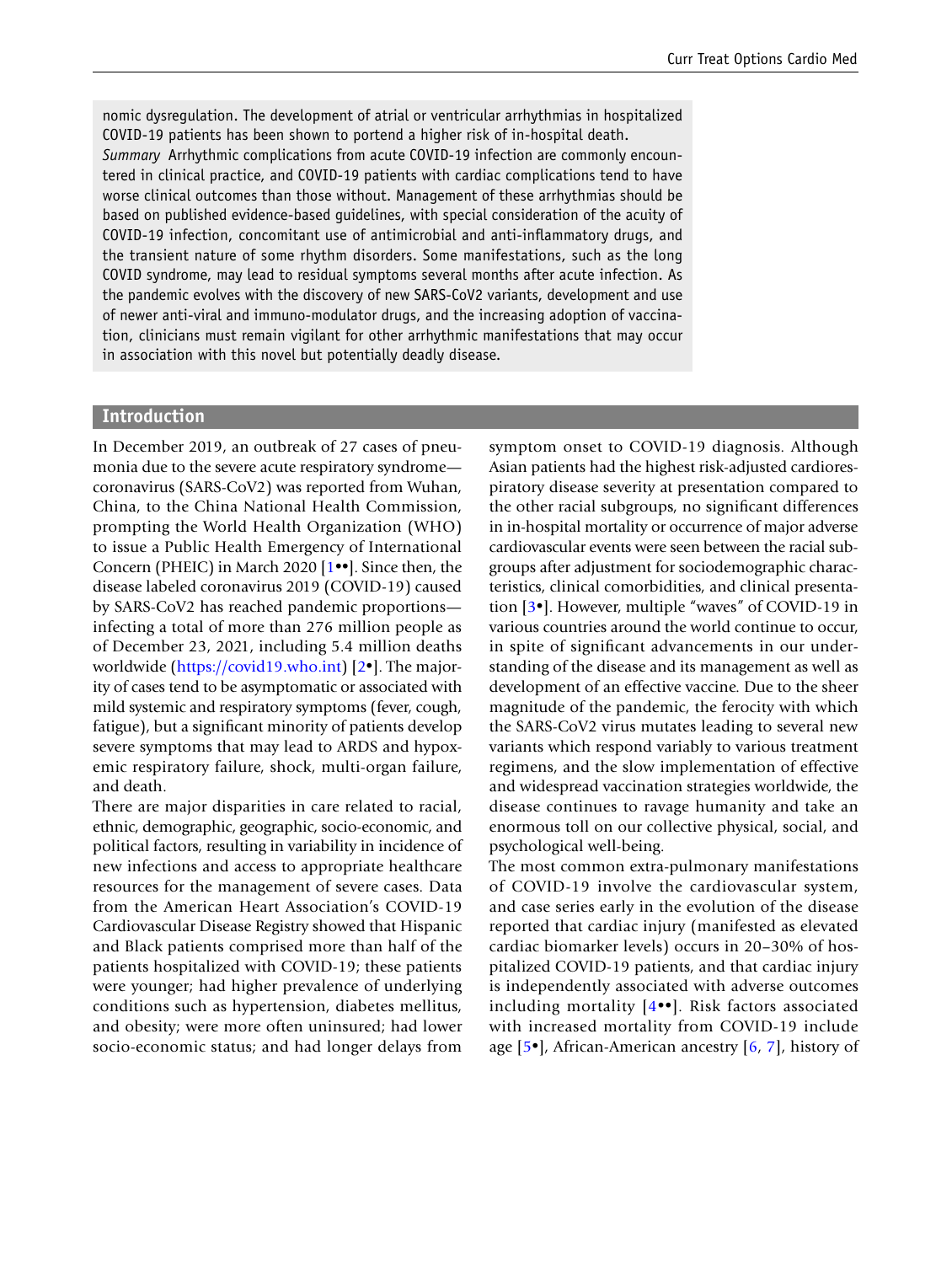pre-existing cardiovascular disease [\[8](#page-18-7)], and co-morbid conditions such as hypertension, diabetes mellitus, obesity, heart failure, renal dysfunction, and chronic lung disease [\[9](#page-18-8)]. Cardiac manifestations of acute COVID-19 infection include acute myocardial infarction, myocarditis leading to cardiomyopathy and potentially cardiogenic shock, bradyarrhythmias including atrioventricular block, and a plethora of supraventricular (SVT) and ventricular arrhythmias (VA)  $[10]$  $[10]$  $[10]$ . There is also growing evidence suggesting the association of COVID-19 infection with development of autonomic dysfunction leading to postural orthostatic tachycardia syndrome (POTS) and inappropriate sinus tachycardia (IST). Clinicians caring for patients with severe COVID-19 infection need to be vigilant for the development of cardiac

manifestations, with prompt diagnosis and treatment of these complications in conjunction with pulmonary manifestations of the disease in the acute setting, followed by institution of measures to monitor patients following recovery.

In this review, we discuss the most common arrhythmic manifestations of COVID-19, which include atrial fbrillation, other supraventricular arrhythmias, bradycardia and atrioventricular (AV) block, VA, and conditions associated with autonomic dysfunction as well as the clinical features of "long COVID-19." We will summarize published guidelines for the management of arrhythmias associated with COVID-19 and provide practical guidance for clinicians caring for COVID-19 patients with these arrhythmic complications in both inpatient and outpatient settings.

## **Pathophysiological mechanisms underlying arrhythmic manifestations in COVID‑19 patients**

Table [1](#page-3-0) summarizes the various pathophysiological mechanisms that are associated with the myriad arrhythmias seen in COVID-19 patients. Both atrial and ventricular arrhythmias can be caused by direct cardiomyocyte invasion [[11\]](#page-18-10) and downstream effects such as reduced expression and activity of ACE2 leading to activation of the renin–angiotensin–aldosterone axis and increased angiotensin II levels, as well as activation of cellular immune responses leading to a hyperinfammatory state and increased production of pro-infammatory cytokines. Critically ill COVID-19 patients may develop a state called cytokine release syndrome (CRS), characterized clinically by rapid deterioration of respiratory status and ARDS, accompanied by signs of multi-organ dysfunction or failure, arterial and venous thromboses, and hemodynamic compromise that can progress to shock. CRS in COVID-19 patients is characterized biochemically by elevated levels of interleukin 6 (IL-6), interleukin 8 (IL-8), interleukin 12 (IL-12), monocyte chemoattractant protein 1(MCP-1), and other biomarkers such as ferritin, fbrinogen, C-reactive protein (CRP), D-dimer, procalcitonin, lactate dehydrogenase (LDH), and von Willebrand factor antigen and activity [[12\]](#page-18-11), which makes them vulnerable to both atrial and ventricular arrhythmias.

In addition, activation of the immune system leads to reduced Treg lymphocyte number and activity, increased recruitment and activation of CD4 +CD28-null T cells and differentiation into Th1 subtype of helper T cells, and increased sympathetic activation (both at the central and peripheral levels) leading to increased catecholamine levels, further increasing the potential for atrial and ventricular tachyarrhythmias. Atrial fbrillation can also occur as a result of hypoxemia, acute changes in pulmonary artery and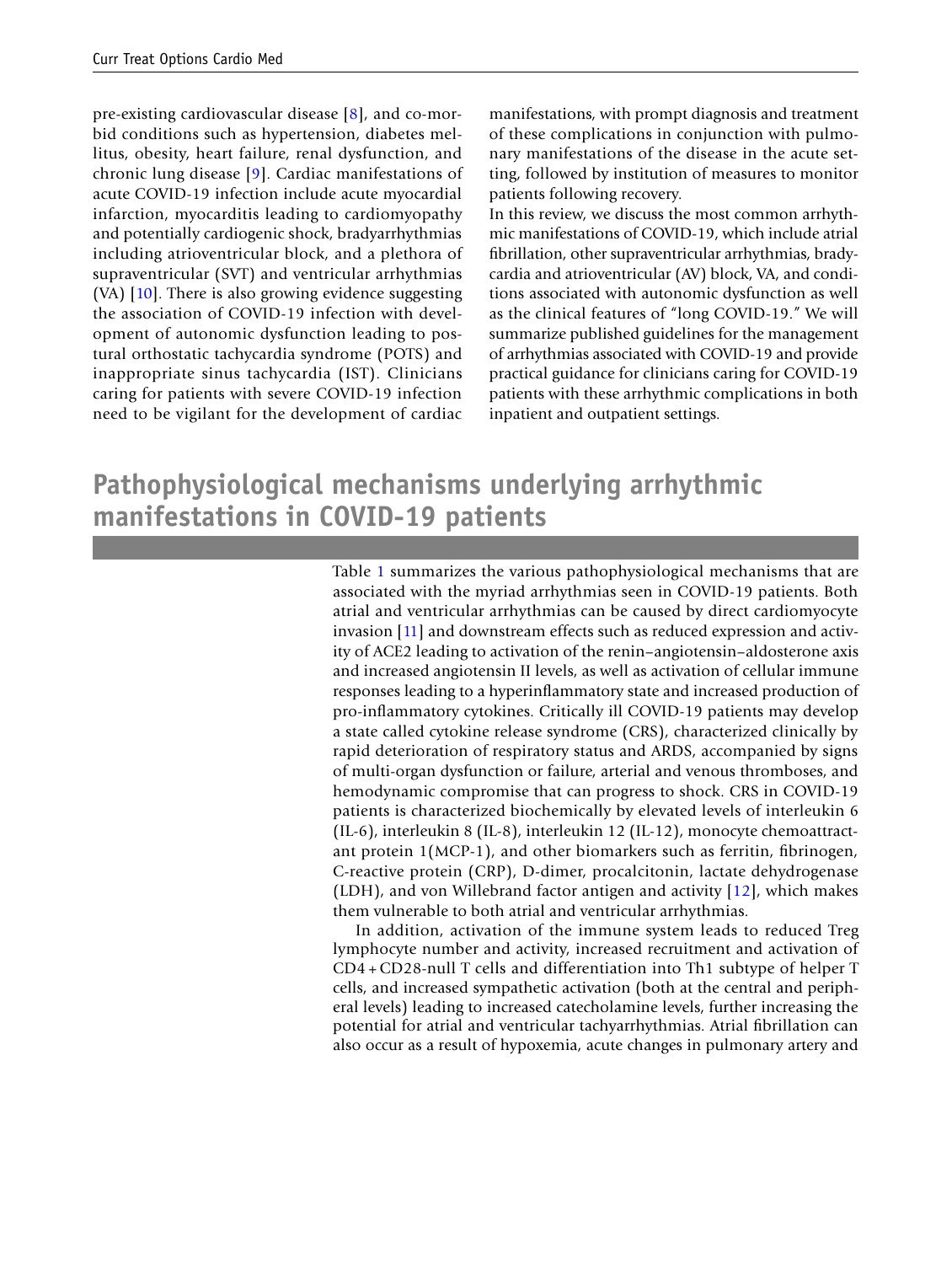<span id="page-3-0"></span>

| Table 1 Summary of the pathophysi<br>Arrhythmia type | iology and management of arrhythmias in COVID-19 patients<br>Pathophysiological mechanisms                                                                                                                                                                                                                                                                                                                                                                                                                                                                                                                                                                                                                                                                                                                                                                                                                                                                                                                                                                                                                                                                                                                                                                                                                                                                                                   | Management                                                                                                                                                                                                                                                                                                                                                                                                                                                                                                                                                                                                                                                                                                                                             |
|------------------------------------------------------|----------------------------------------------------------------------------------------------------------------------------------------------------------------------------------------------------------------------------------------------------------------------------------------------------------------------------------------------------------------------------------------------------------------------------------------------------------------------------------------------------------------------------------------------------------------------------------------------------------------------------------------------------------------------------------------------------------------------------------------------------------------------------------------------------------------------------------------------------------------------------------------------------------------------------------------------------------------------------------------------------------------------------------------------------------------------------------------------------------------------------------------------------------------------------------------------------------------------------------------------------------------------------------------------------------------------------------------------------------------------------------------------|--------------------------------------------------------------------------------------------------------------------------------------------------------------------------------------------------------------------------------------------------------------------------------------------------------------------------------------------------------------------------------------------------------------------------------------------------------------------------------------------------------------------------------------------------------------------------------------------------------------------------------------------------------------------------------------------------------------------------------------------------------|
| Atrial fibrillation/flutter [68-70]                  | Atrial fibrosis (elevated interferon-gamma from<br>Atrial stretch (pulmonary vascular dysfunction,<br>embolism, reduced ventricular wall compliance)<br>recruitment and activation of CD4+CD28-null T<br>Atrial wall stiffness (atrial wall edema) due to<br>with resultant microvascular leakage and local<br>immune response (cytokine release syndrome<br>hypothalamus or peripheral/stellate ganglion<br>microvascular leakage, ischemia, and fibrosis<br>with increased secretion of IFN-gamma, TNF-<br>downregulation of ACE-2 receptor expression<br>Th1 lymphocytes, increased programmed cell<br>Atrial pericyte and endothelial cell invasion<br>stimulation), increased psychological stress<br>Activation of RAAS (increased angiotensin<br>leading to increased catecholamine levels*<br>lymphocyte number and activity, increased<br>and IKur, shortened atrial action potential<br>conductance for ICaL, upregulation of Ito<br>Immune system activation (reduced Treg<br>Direct atrial cardiomyocyte invasion and<br>cells, differentiation into Th1 subtype)*<br>alpha, IL-6, IL-8, IL-12, MCP-1, etc.)*<br>Sympathetic hyperactivation (central/<br>acute cor pulmonale, acute pulmonary<br>Changes in ionic currents (decreased<br>death-1 [PD-1] levels from pericytes)<br>II, reduced angiotensin 1-7 levels),<br>tissue inflammation<br>and activation<br>$duration)*$ | • DC Cardioversion + initiation of anti-arrhythmic<br>• Factor Xa inhibitors (apixaban, rivaroxaban)—<br>· Calcium channel blockers (if systolic function<br>Use the CHA2DS2-VASc score to determine need<br>is preserved), avoid in patients on lopinavir/<br>avoid in patients on lopinavir/ritonavir or<br>· Digoxin (avoid in patients on lopinavir/<br>· Antithrombin inhibitors (dabigatran)<br>· Beta-blockers (esmolol, metoprolol,<br>· Amiodarone (oral/intravenous)<br>$\bullet$ AV node ablation and pacing<br>• Atrial fibrillation ablation<br>propranolol, carvedilol)<br>Unstable patients:<br>Anticoagulation:<br>Rhythm control:<br>Stable patients:<br>Rate control:<br>tocilizumab<br>ritonavir)<br>Warfarin<br>ritonavir<br>agent |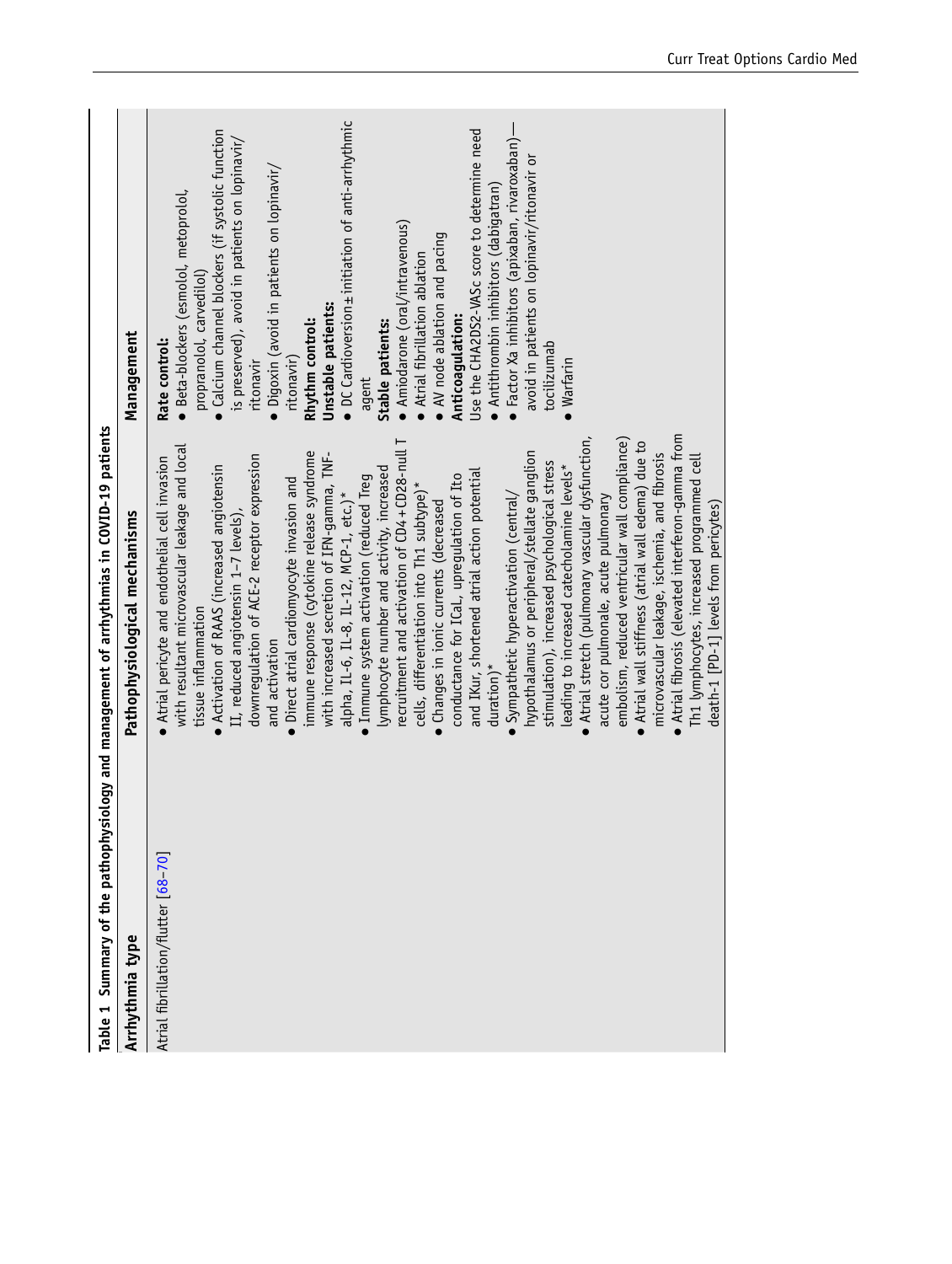| Arrhythmia type                                                          |                                                                                                                                                                                                                                                                                                                                                                                                                                                                 |                                                                                                                                                                                                                                                                                 |
|--------------------------------------------------------------------------|-----------------------------------------------------------------------------------------------------------------------------------------------------------------------------------------------------------------------------------------------------------------------------------------------------------------------------------------------------------------------------------------------------------------------------------------------------------------|---------------------------------------------------------------------------------------------------------------------------------------------------------------------------------------------------------------------------------------------------------------------------------|
|                                                                          | Pathophysiological mechanisms                                                                                                                                                                                                                                                                                                                                                                                                                                   | Management                                                                                                                                                                                                                                                                      |
| Atrioventricular conduction abnormalities [32,<br>33 35]                 | • Drug induced adverse effects on AV conduction<br>• Focal myocarditis and edema causing extrinsic<br>• Direct cardiomyocyte invasion and cytopathic<br>(chloroquine, hydroxychloroquine, lopinavir/<br>conduction tissue function and/or integrity<br>effect and activation of immune response<br>(cytokine release syndrome) affecting AV<br>• Increased vagal activity (endotracheal<br>compression of AV conducting cells<br>suctioning, prone positioning) | Avoid AV nodal blockers, antimalarial drugs<br>• Temporary pacemaker placement as needed<br>high degree AV block, consider permanent<br>• If persistent symptomatic bradycardia or<br>(chloroquine, hydroxychloroquine)<br>• Close cardiac monitoring<br>pacemaker implantation |
| cells<br>etc.)<br>Sinus node dysfunction (including asystole) [33,<br>35 | (acute pulmonary embolism, severe hypoxemia,<br>• Direct cardiomyocyte invasion and cytopathic<br>• Acute complications from COVID-19 infection<br>(cytokine release syndrome) within sino-atrial<br>• Electrolyte abnormalities (severe acidosis,<br>effect and activation of immune response<br>ritonavir, azithromycin)<br>hyperkalemia)                                                                                                                     | consider permanent pacemaker implantation<br>• Temporary pacemaker placement as needed<br>$\bullet$ If persistent symptomatic bradycardia,<br>· Close cardiac monitoring                                                                                                        |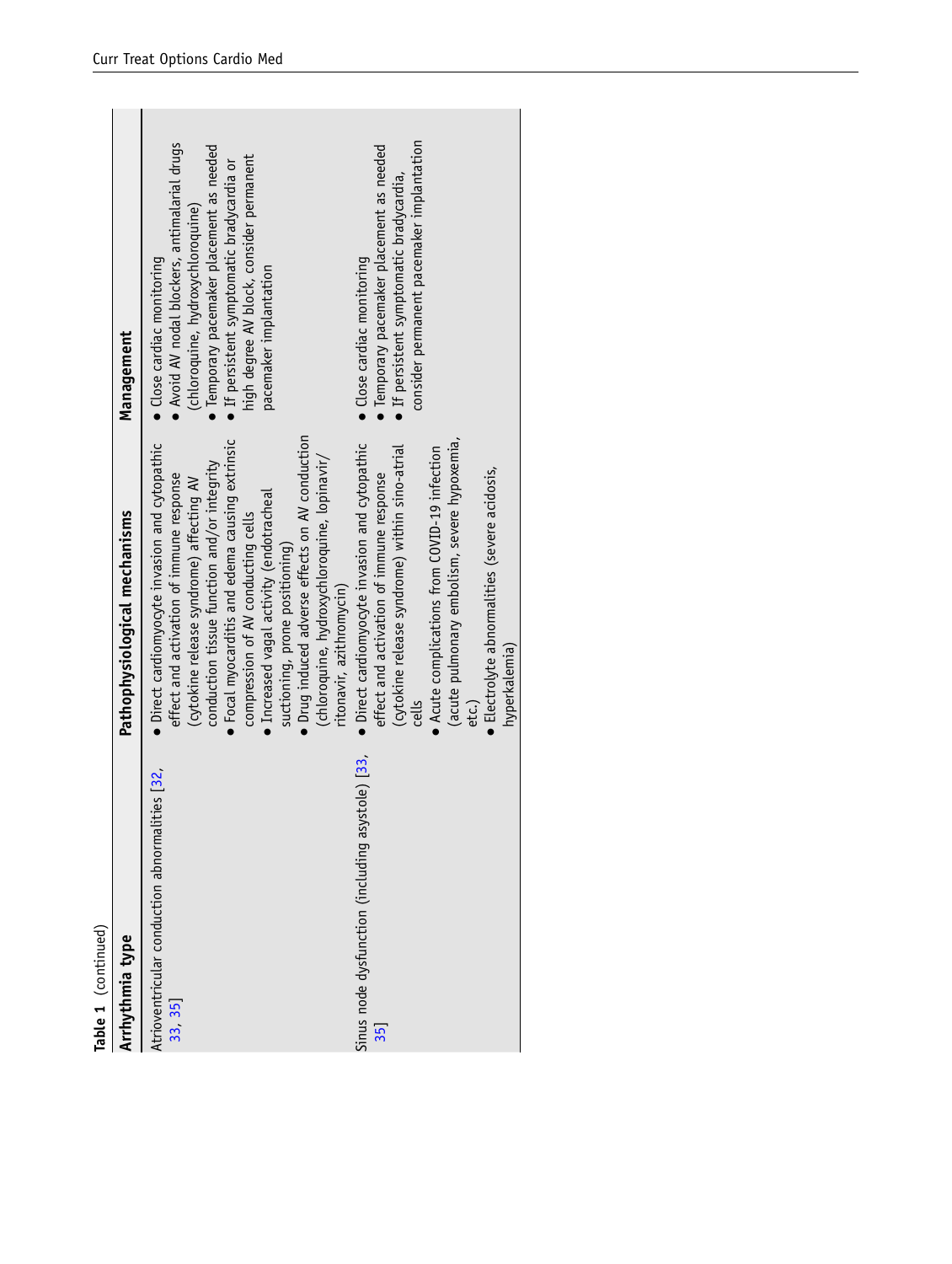| Table 1 (continued)<br>Arrhythmia type | Pathophysiological mechanisms                   | Management                                     |
|----------------------------------------|-------------------------------------------------|------------------------------------------------|
| Ventricular arrhythmias [69-72]        | Myocarditis leading to a hyperinflammatory      | Unstable patients:                             |
|                                        | state with prolongation of ventricular action   | $\bullet$ Electrical cardioversion/            |
|                                        | potential duration (IL-1, IL-6, TNF-alpha       | defibrillation ± initiation of anti-arrhythmic |
|                                        | affecting KCNH2/hERG channel function)          | agent                                          |
|                                        | Hypoxia causing pathological increases in late  | Stable patients:                               |
|                                        | sodium currents via the SCN5A Nav 1.5 channels  | Monomorphic VT:                                |
|                                        | and increased ventricular action potential      | $\bullet$ IV amiodarone                        |
|                                        | duration, increased extracellular K+levels      | · IV lidocaine                                 |
|                                        | reducing depolarization threshold, reduced      | $\bullet$ IV procainamide                      |
|                                        | electrical coupling and more tissue anisotropy  | Polymorphic VT (no QT prolongation):           |
|                                        | due to altered connexin 43 function             | $\bullet$ IV lidocaine                         |
|                                        | • Prolonged repolarization and reduced          | · IV sedation, anxiolytics                     |
|                                        | conduction velocity leading to triggered ectopy | Torsade de pointes:                            |
|                                        | due to after-depolarizations and re-entry       | $\bullet$ IV isoproterenol                     |
|                                        | Cytochrome system inhibition (e.g., IL-6        | · IV magnesium                                 |
|                                        | inhibiting CYP3A4, or drugs such as lopinavir/  | · Temporary pacing                             |
|                                        | ritonavir) causing altered drug metabolism      | Stop QT-prolonging meds                        |
|                                        | of QT-prolonging medications such as            | Refractory VT/VT storm:                        |
|                                        | azithromycin, hydroxychloroquine (and statins)  | $\bullet$ IV amiodarone                        |
|                                        | and increased risk of torsade de pointes (and   | $\bullet$ IV lidocaine                         |
|                                        | rhabdomyolysis)                                 | · Deep sedation                                |
|                                        | Myocardial cell death and fibrosis/scar         | VT ablation                                    |
|                                        | formation, promoting scar-mediated re-entrant   |                                                |
|                                        | arrhythmias (direct cytopathic effects,         |                                                |
|                                        | microvascular dysfunction and micro-thrombi,    |                                                |
|                                        | large-vessel thrombosis causing acute           |                                                |
|                                        | myocardial infarction)                          |                                                |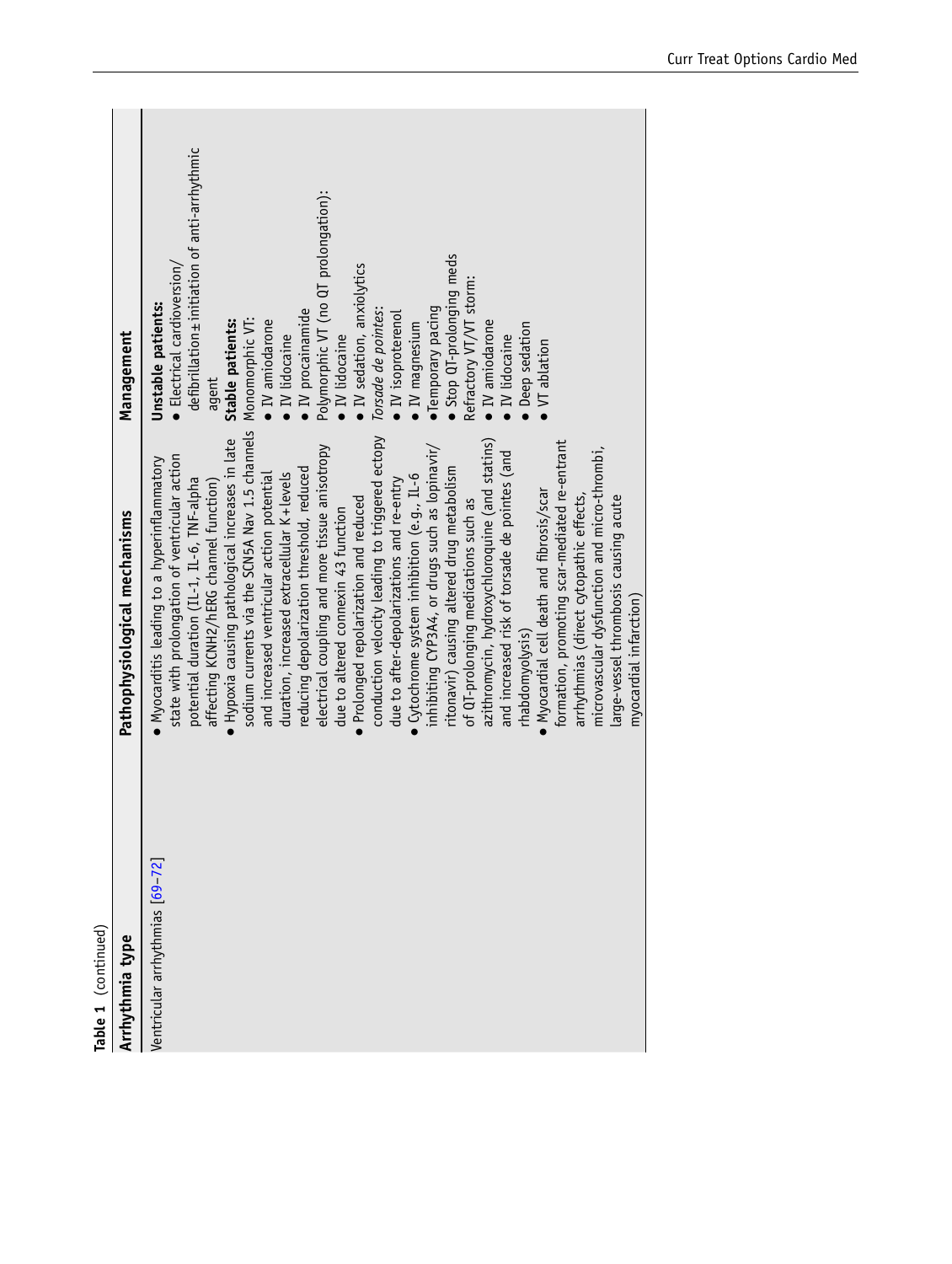|                     | Management<br>Pathophysiological mechanisms | Avoid known triggers (sudden position changes,<br>Fludrocortisone, midodrine (hypovolemic states)<br>Clonidine, methyldopa, propranolol (adrenergic<br>Avoid known triggers, small frequent meals<br>Structured exercise/rehabilitation program<br>Counterpressure maneuvers (orthostatic<br>caffeine, warm environments, prolonged<br>Exercise (swimming, recumbent bike)<br>Specialist referral as appropriate<br>Adequate salt and fluid intake<br>POTS, long COVID syndrome:<br>Counterpressure maneuvers<br>Regular structured exercise<br>Orthostatic intolerance:<br><b>Education, reassurance</b><br>Compression garments<br>Adequate hydration<br>General treatment:<br>Reassurance<br>intolerance)<br>Hydration<br>standing)<br>POTS)<br>extracardiac sympathetic neurons and increased<br>beta adrenergic receptors or muscarinic acetyl-<br>viral invasion of cells in the brainstem and/or<br>Immune activation (autoantibodies to alpha/<br>choline receptors) leading to dysregulation of<br>· Increased central sympathetic outflow due to<br>• Post-infectious small fiber neuropathy, acute<br>psychological stress or depression associated<br>inflammatory demyelinating polyneuropathy<br>Physical deconditioning due to prolonged<br>• Hypovolemia (reduced fluid intake, fever,<br>• Direct viral invasion and destruction of<br>cardiac sympathetic outflow (similar to<br>• Increased catecholamine levels due to<br>excessive perspiration)<br>autonomic responses<br>medullary centers<br>neurogenic POTS)<br>with illness<br>illness<br>Autonomic dysfunction (POTS, IST, long COVID |
|---------------------|---------------------------------------------|------------------------------------------------------------------------------------------------------------------------------------------------------------------------------------------------------------------------------------------------------------------------------------------------------------------------------------------------------------------------------------------------------------------------------------------------------------------------------------------------------------------------------------------------------------------------------------------------------------------------------------------------------------------------------------------------------------------------------------------------------------------------------------------------------------------------------------------------------------------------------------------------------------------------------------------------------------------------------------------------------------------------------------------------------------------------------------------------------------------------------------------------------------------------------------------------------------------------------------------------------------------------------------------------------------------------------------------------------------------------------------------------------------------------------------------------------------------------------------------------------------------------------------------------------------------------------------------------------------------|
| Table 1 (continued) | Arrhythmia type                             | syndrome) [16, 57 · 58, 59]                                                                                                                                                                                                                                                                                                                                                                                                                                                                                                                                                                                                                                                                                                                                                                                                                                                                                                                                                                                                                                                                                                                                                                                                                                                                                                                                                                                                                                                                                                                                                                                      |

\*These mechanisms may also contribute to other tachyarrhythmic manifestations such as ventricular arrhythmias \*These mechanisms may also contribute to other tachyarrhythmic manifestations such as ventricular arrhythmias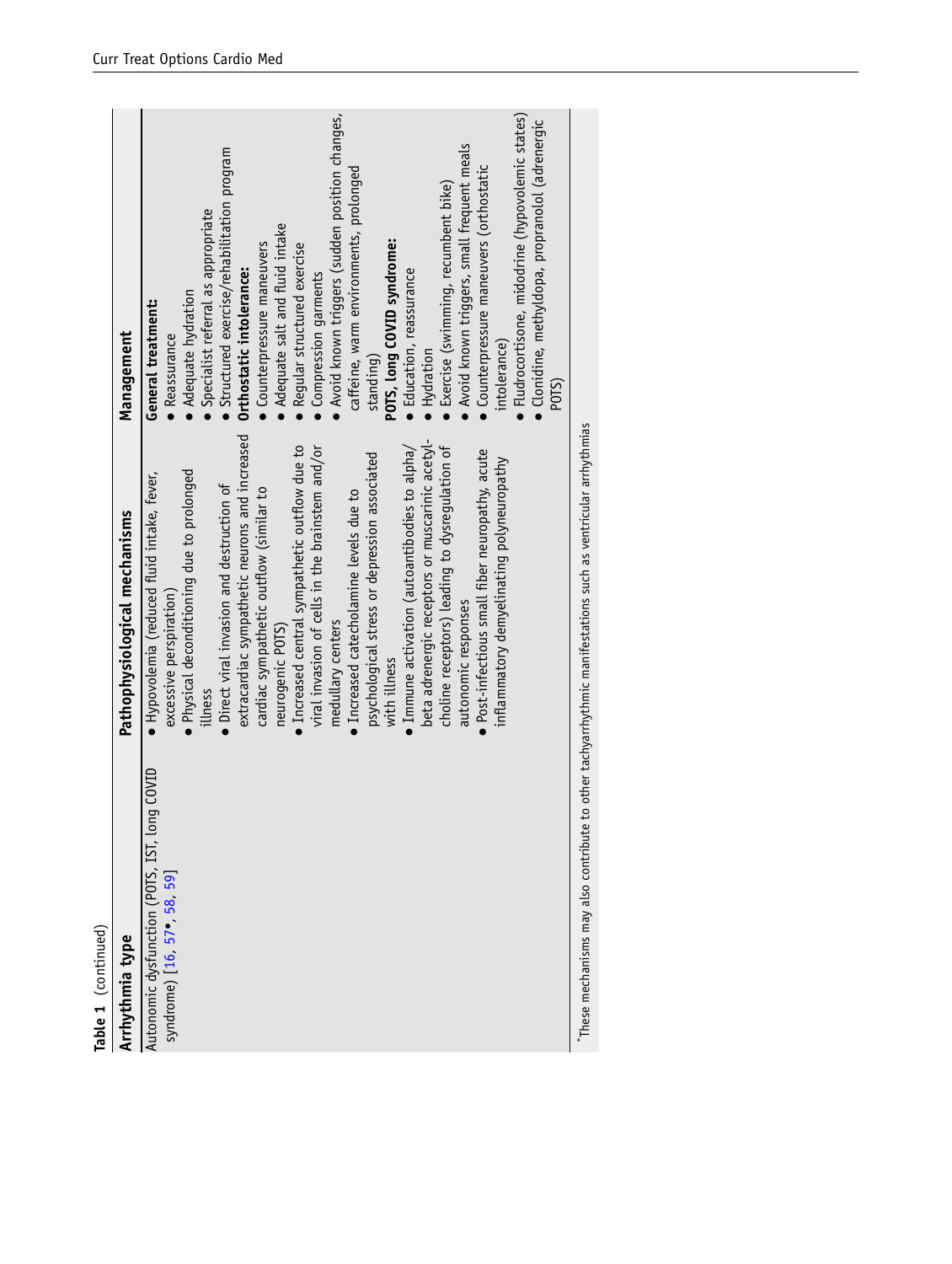right ventricular hemodynamics from acute pulmonary embolism or cor pulmonale, changes in atrial wall compliance and stiffness due to microvascular dysfunction and changes in atrial perfusion and contractility, and in later stages, development of atrial fbrosis. Patients with COVID-19-induced CRS may develop *Atrial fbrillation* (AF) (de novo or recurrence of pre-existing PAF) due to the impact of cardiorespiratory compromise on intra-cardiac hemodynamics and/or electrophysiologic properties of atrial cardiomyocytes, as well due to the development of a viral-mediated infammatory atrial cardiomyopathy. This infammatory cardiomyopathy is characterized by lymphocytic infltration within the atrial cardiomyocytes, myocardial necrosis, and microangiopathic changes within the atrial vasculature. In addition, direct viral invasion and lymphocytic infltration of the ganglionated right atrial plexi have been reported, which may predispose to the development of AF as well as sinus node dysfunction (discussed later in this paper). Finally, endothelial cell activation, as well as the activation of various elements of the clotting cascade, can lead to widespread thromboses within the pulmonary vessels (both arterial and venous), as well as in atypical locations such as the right atrial appendage [[13\]](#page-18-13).

Other pathophysiological mechanisms can contribute to the development of VA and sudden cardiac arrest (SCA) in COVID-19 patients. These include ischemia due to thrombosis of small vessels within the myocardium and consequent changes in ion channel function and metabolic changes in ischemic myocytes, and QT interval prolongation both due to increased IL-6 levels and the use of QT-prolonging medications [\[14](#page-18-14)]. Other important considerations that affect the risk of VAs in COVID-19 include the following: hepatic and renal insuffciency that can cause electrolyte derangements such as hyperkalemia as well as affect metabolism and excretion of QT-prolonging medications; hyperadrenergic state related to critical illness, anxiety, or agitation due to respiratory diffculties; disruption of the sleep–wake cycle and aggravation of pre-existing sleep disorders; nutritional defciencies due to reduced appetite, prolonged ICU hospitalization, and intubated status; and the use of antimicrobials that can cause QT prolongation either individually or in combination with other antimicrobials or medications used to treat other co-morbid conditions. Of note, most fatal cardiac events in COVID-19 patients are due to non-shockable rhythm disorders such as asystole or pulseless electrical activity, rather than VAs [[15](#page-18-15)].

Various pathophysiologic mechanisms have been proposed to explain the autonomic abnormalities seen in acutely ill COVID-19 patients as well as long COVID syndromes. There is renewed understanding of the interplay between the sympathetic and parasympathetic nervous systems and other neuroendocrine systems including the hypothalamus-pituitary-adrenocortical axis, the renin–angiotensin–aldosterone system, and the arginine-vasopressin system. During the acute phase of COVID-19, hypovolemia due to fever, reduced oral intake due to anorexia or nausea, and diaphoresis, along with deconditioning from prolonged bed rest and immobility, can lead to enhanced sympathetic outfow through the adrenergic and noradrenergic axes, with subsequent development of tachycardia, exertional dyspnea and intolerance, and generalized fatigue. Direct viral invasion of the medullary centers controlling central sympathetic outflow, as well as invasion of extracardiac postganglionic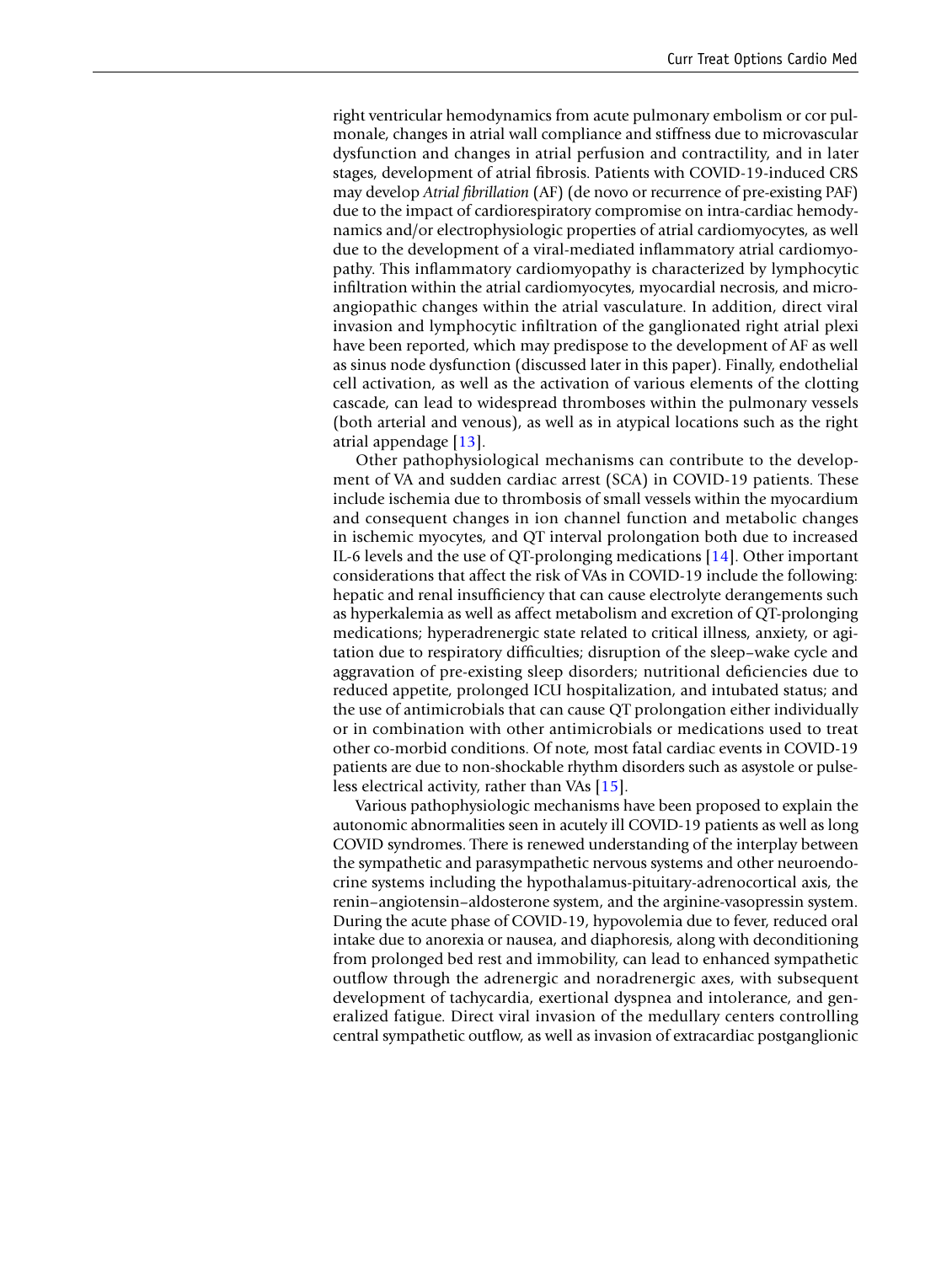sympathetic neurons, may also lead to chronic increases in sympathetic outflow. There is increasing evidence that patients with COVID-19 have increased levels of autoantibodies directed against beta 1-adrenergic receptors as well as muscarinic cholinergic receptors, which could cause receptor dysregulation and increased sympathetic outfow as well as reduction in parasympathetic outflow  $[16]$  $[16]$ .

### **Specific arrhythmic manifestations of COVID‑19 Atrial fibrillation/futter (AFL)**

AF is a commonly encountered arrhythmia in critically ill patients, in patients post cardiac surgery, and in hospitalized patients with risk factors for AF including advanced age, history of hypertension, diabetes mellitus, coronary artery disease, or congestive heart failure, among others. There is considerable evidence linking AF with states of systemic infammation as evidenced by raised levels of infammatory markers (CRP, IL-6, and tumor necrosis factor-α [TNF- α]) [\[17](#page-18-16)]. COVID-19 infection has been shown to cause increased levels of both CRP and IL-6, and therefore, it is not surprising that the incidence of AF is signifcantly higher in critically ill COVID-19 patients. In a recent retrospective study of 3970 hospitalized patients with reverse transcriptase polymerase chain reaction (RT-PCR)–confrmed COVID-19 infection, the incidence of AF/AFL was 10% (13% in a manually analyzed subset), and 4% in patients without a prior history of atrial arrhythmias. Another study of 301 critically ill patients showed that the incidence of new-onset AF was as high as 14.9% [\[18\]](#page-18-17). Patients with new-onset AF/AFL were older and had increased serum IL-6 levels and greater myocardial injury (troponin-I levels) [[19](#page-18-18)]. The occurrence of AF and AFL was associated with increased mortality in this [\[19](#page-18-18)] and other studies [[20\]](#page-18-19). A recently published retrospective analysis of hospitalized PCR-confrmed SARS-CoV2 infection in a single healthcare system in New York showed that AF occurred in 17.6% of these patients, of which a majority (65.7%) had new-onset AF. In propensity-matched analysis, AF was independently associated with a higher risk of in-hospital mortality, and new-onset AF was associated with a 56% higher risk of in-hospital mortality compared to patients with a prior history of AF  $[21 \bullet]$ .

The management of AF in COVID-19 patients, as in non-COVID AF patients, involves 2 domains: rate and/or rhythm control, and thromboprophylaxis. In hemodynamically unstable patients, acute management includes the use of electrical cardioversion with or without the concomitant initiation of an anti-arrhythmic agent to prevent AF recurrence. In patients with hemodynamically stable AF, a decision between rate control and rhythm control is dictated by the need to restore sinus rhythm using anti-arrhythmic agents versus the risk of pro-arrhythmia in patients who are critically ill or need to stay on other drugs which may alter atrial cellular electrophysiology or cause drug-drug interactions. In general, rate control with medications such as metoprolol or esmolol is preferred due to relatively shorter half-lives, less risk of hemodynamic consequence compared to other agents, less chances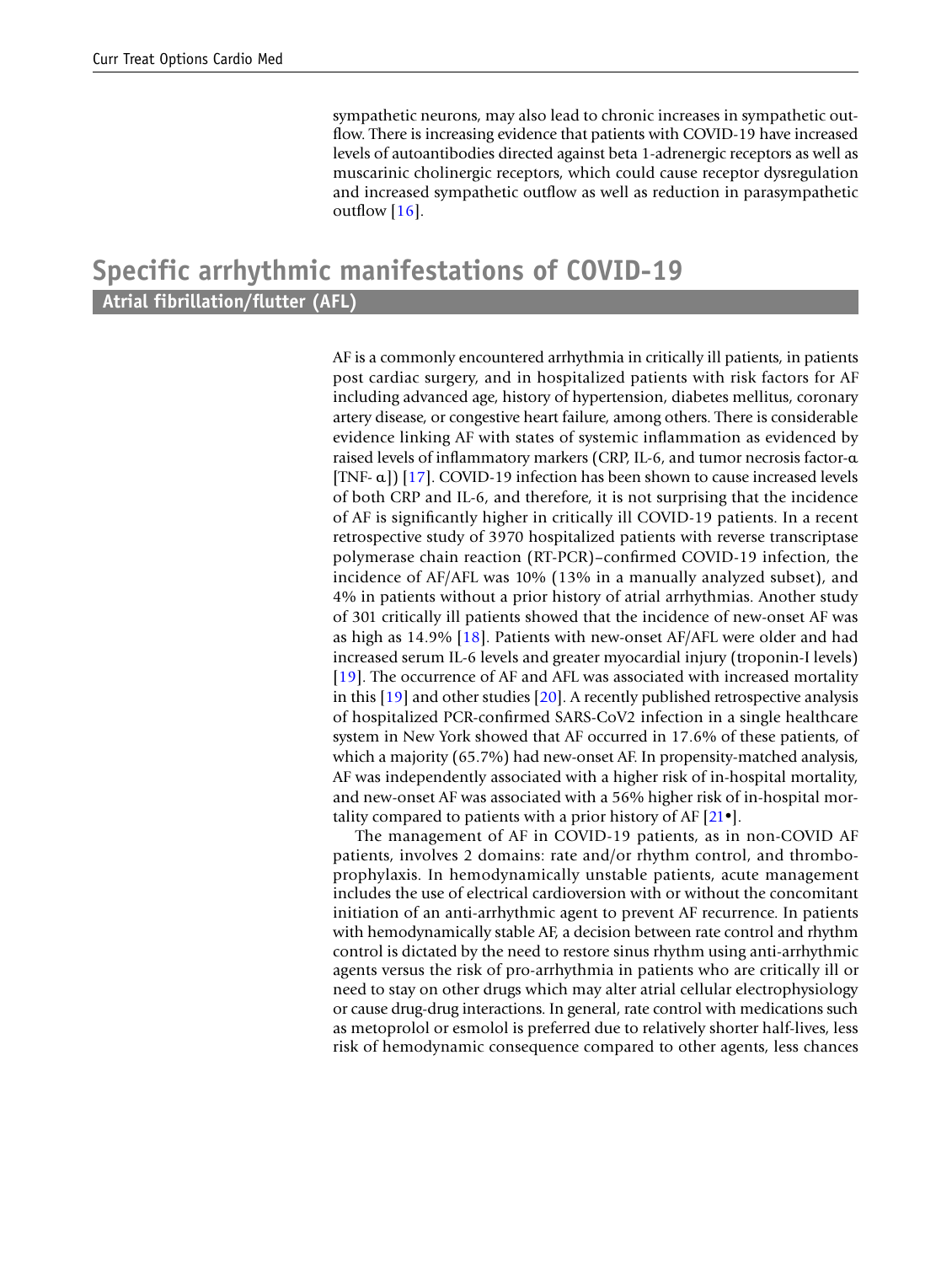of bronchospasm due to beta-1 selectivity, and less risk of drug-drug interactions. Diltiazem or verapamil may be used, but these agents are less desirable as rate control agents in patients with cardiomyopathy, as well as patients on protease inhibitors such as lopinavir/ritonavir which can reduce the metabolism of the non-dihydropyridine calcium channel blockers. Digoxin may also be used for rate control, but serum levels need to be closely monitored in the elderly, those with renal insuffciency, and those on lopinavir/ritonavir which can inhibit p-glycoprotein and cause higher serum digoxin levels. If rhythm control is desirable, then the use of amiodarone (oral or intravenous) can be considered, but close monitoring of QTc interval on ECG, hepatic and renal function, and pulmonary function (as some cases of acute pulmonary toxicity with short-term use of amiodarone have been reported) is needed. Caution should also be exercised in patients on lopinavir/ritonavir which can affect CYP3A4 function and inhibit amiodarone metabolism. The role of tocilizumab, an IL-6 inhibitor, on the occurrence of AF in critically ill COVID-19 patients with CRS, deserves further study.

COVID-19 has been shown to induce a hypercoagulable state [\[22\]](#page-18-21) and can predispose patients to venous thromboembolism in the setting of acute COVID-19 infection [\[23,](#page-19-3) [24\]](#page-19-4). Patients with COVID-19 and AF are thought to have a higher risk of thromboembolic complications, and young critically ill COVID-19 patients were found to have a higher incidence of ischemic stroke [[25](#page-19-5)]. The optimal use of anticoagulation in hospitalized patients (non-ICU setting and ICU setting) with COVID-19 has recently been summarized [[22\]](#page-18-21) and incorporated into the recent NICE guidelines ([https://www.nice.org.uk/](https://www.nice.org.uk/guidance/ng191/chapter/Recommendations) [guidance/ng191/chapter/Recommendations\)](https://www.nice.org.uk/guidance/ng191/chapter/Recommendations). A recently published open-label, randomized clinical trial with combined data from 3 separate clinical trials assessed the impact of therapeutic-dose anticoagulation on hospitalized COVID-19 patients across 393 sites in 10 countries. Among 2219 non-critically ill hospitalized COVID-19 patients, the use of therapeutic-dose anticoagulation (mostly enoxaparin) was associated with a higher probability of survival to hospital discharge with reduced need for ICU-level organ support compared to prophylactic-dose anticoagulation, and this prompted early termination of this study due to superiority of the therapeutic-dose anticoagulation strategy. The authors opined that for every 1000 hospitalized non-critically ill COVID-19 patients, therapeutic-dose anticoagulation would be associated with survival of 40 additional patients until hospital discharge without ICUlevel organ support at the expense of 7 additional major bleeding events, as compared with usual-care thromboprophylaxis [[26\]](#page-19-6). However, in a cohort of 1098 patients hospitalized with severe COVID-19 disease (defned as needing ICU-level care for organ support), the use of therapeutic-dose anticoagulation did not affect the probability of survival to hospital discharge or the number of days free of cardiovascular or respiratory organ support, compared to usualcare pharmacologic thromboprophylaxis [\[27](#page-19-7)].

Whether factor Xa inhibitors such as apixaban or rivaroxaban have differential effects on thrombotic complications of COVID-19 compared to heparin or warfarin is currently uncertain and needs further study. The recently completed MICHELLE trial studied the effect of extended thromboprophylaxis using rivaroxaban 10 mg daily versus control post-hospitalization in 320 COVID-19 patients. After a follow-up period of 35 days, the incidence of the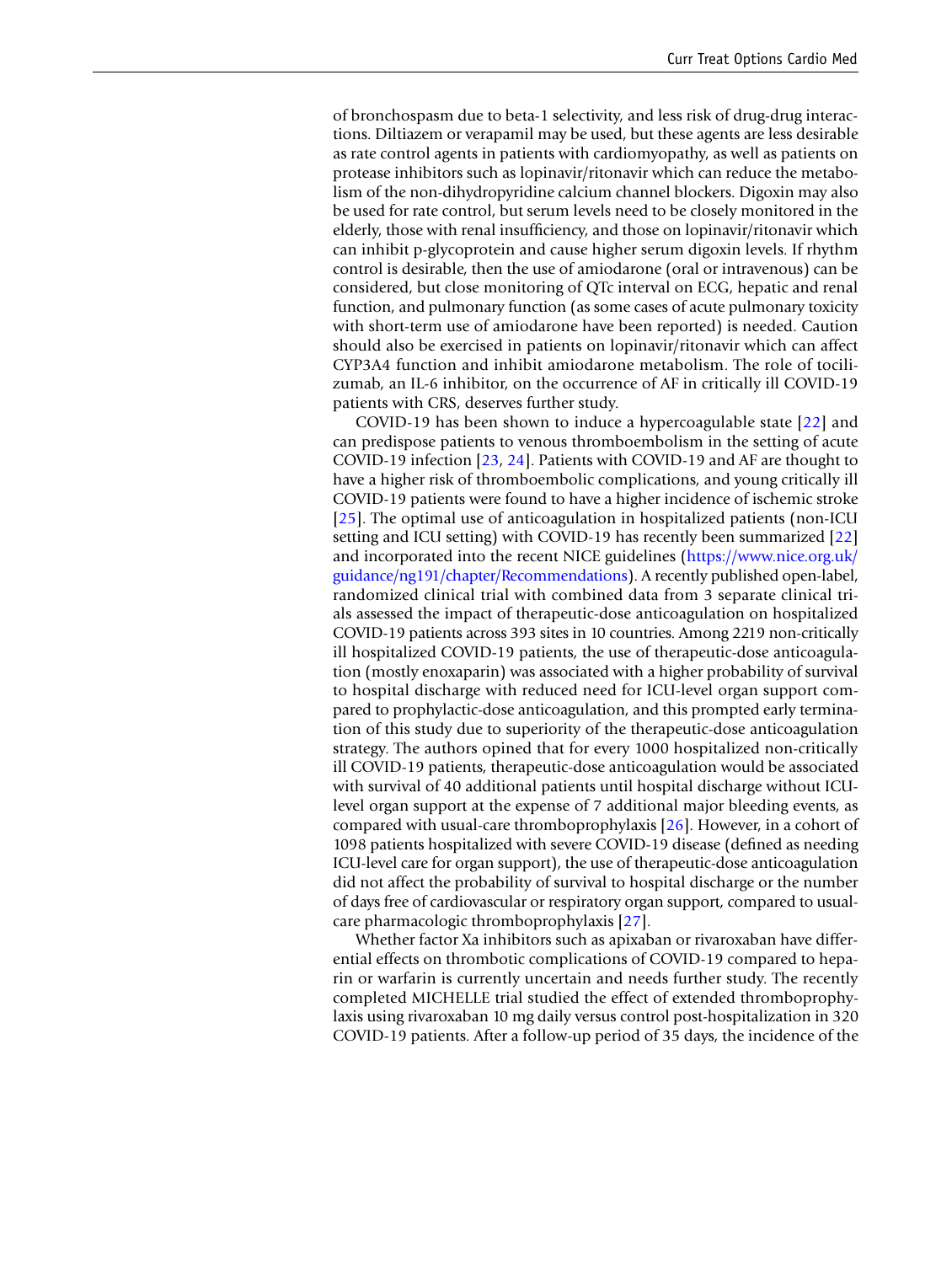composite primary outcome (symptomatic venous thromboembolism [VTE], VTE-related death, bilateral VTE, symptomatic arterial thromboembolism, myocardial infarction, nonhemorrhagic stroke, major adverse limb event, or cardiovascular death) was signifcantly lower in the rivaroxaban group compared to control (3.14% versus 9.43%, *p*=0.03), with no major bleeding events reported in either of the two groups [[28\]](#page-19-8). The role of vorapaxar, an inhibitor of protease-activated receptor 1, shown to reduce activated factor Xa levels and consequently reduce cytokine expression in alveolar epithelial cells in infammatory lung diseases [\[29](#page-19-9)], also deserves more study for its effect on activation of the clotting cascade in COVID-19 patients with CRS and ARDS. More studies are needed to determine the subgroups of COVID-19 patients who would beneft the most from use of thromboprophylaxis, as well the optimal drugs, doses, and treatment durations for the use of thromboprophylactic agents in COVID-19 patients.

The decision to initiate anticoagulation in COVID-19 patients who develop AF should be determined based on their long-term thromboembolic risk assessed by the CHA2DS2-VASc score (OAC recommended for a score of ≥ 2 for men and ≥ 3 for women). Although some have advocated higher doses of therapeutic anticoagulation for COVID-19 patients with AF citing the hypercoagulable milieu and instances of VTE despite standard-dose anticoagulation in these patients, recent studies have questioned this approach, and more research is needed. Currently, no data exist to support a change in the dose of the anticoagulant used, and standard dosage guidelines should be used. Oral anticoagulation using factor Xa inhibitors (apixaban, rivaroxaban) can be used, but caution should be exercised in patients on lopinavir/ritonavir (higher serum drug levels due to reduced drug metabolism) and tocilizumab (lower serum drug levels due to enhanced CYP activity). Dabigatran, an oral antithrombin inhibitor, can be used with the above antimicrobials, but being in capsule form cannot be crushed and given to patients who are intubated and/or receiving enteral or parenteral nutrition. Warfarin should be used with close monitoring of the INR levels due to the risk of multiple pharmacokinetic and/or pharmacodynamic interactions with other medications, as well as altered dietary intake of vitamin K in ill patients.

There is currently no evidence to support the prophylactic use of anti-arrhythmic agents in hospitalized patients with COVID-19. Pre-hospitalization medications for the treatment of AF including rate control agents, anti-arrhythmics, and anticoagulation should be continued without interruption if feasible, with pharmaco-vigilance to adjust the dose or modify the agent used based on clinical, biochemical, and electrocardiographic parameters, and phamacokinetic/ phamacodynamic interactions with other drugs used during the hospitalization. Unless clinically indicated, the medications used for long-term AF management should not be changed due to COVID-19 infection, and close post-discharge monitoring and follow-up are needed to determine the impact of COVID-19 on the natural history of AF in each patient. Decisions related to long-term changes in AF management—changes in medications, consideration of catheter ablation of AF, or use of implantable cardiac devices with or without AV nodal ablation—should be deferred to the outpatient setting as much as possible in stable patients, to allow time for recovery from the acute infection and assessment of lingering symptoms of "long COVID syndrome." Based on the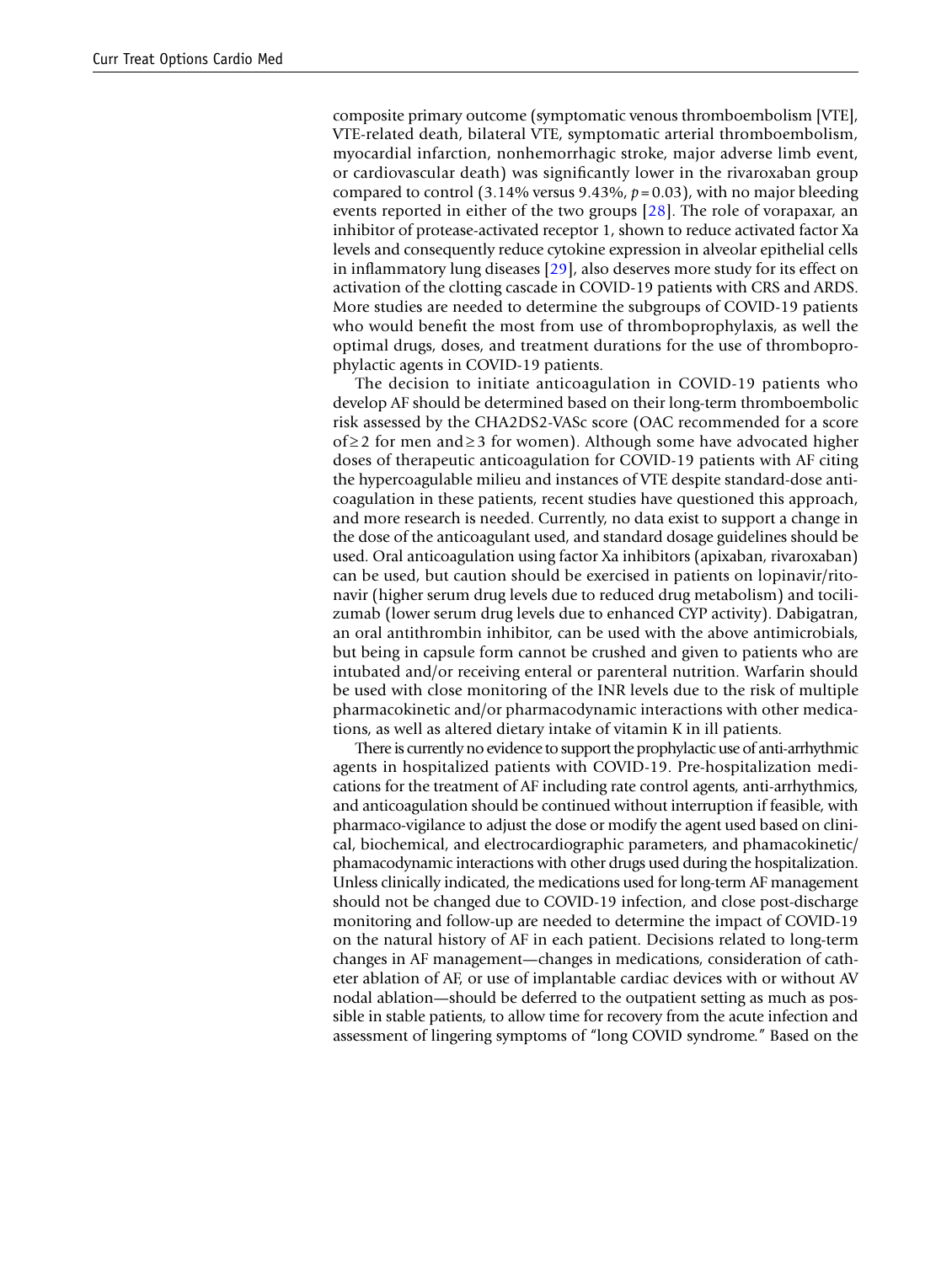published literature, ablation of atrial fbrillation is rarely needed in the acute setting, and established guidelines should guide the choice of ablation in the long-term management of atrial arrhythmias [\[30\]](#page-19-10).

#### **Atrioventricular block and sinus node dysfunction**

The incidence of AV block in COVID-19 patients varies from 1–12% and is usually transient in nature  $[31]$  $[31]$  $[31]$ . These can manifest as high-grade seconddegree AV block, such as Mobitz II second-degree AV block or 2:1 AV block, which may progress to intermittent complete heart block [[32](#page-19-0), [33\]](#page-19-1). Many of these patients do not have pre-existing cardiovascular disease or abnormalities on prior echocardiograms, and clinicians need to be aware of the association between acute COVID-19 infection and transient AV block. Potential mechanisms for the development of AV block in COVID-19 patients include the following: focal myocarditis or myocardial edema in the region of the AV node or proximal conduction system, electrolyte disturbances, increased vagal activity during periods of endotracheal suctioning and prone positioning, and the effects of drugs including chloroquine (increases Purkinje fber refractory period and action potential duration, resulting in AV nodal and infra-Hisian conduction disturbance) [[34](#page-19-12)], hydroxychloroquine, lopinavir/ ritonavir, and azithromycin.

As these conduction abnormalities can be transient, management is directed at treatment of the infection, use of intravenous atropine (for transient bradyarrhythmias) or isoproterenol, or insertion of a temporary transvenous pacemaker (in more sustained cases) as needed to allow time for recovery. Development of heart block in COVID-19 patients is thought to be a poor prognostic sign especially in patients with comorbidities such as hypertension and diabetes mellitus [[35](#page-19-2), [36\]](#page-19-13). However, in milder cases of COVID-19 with new-onset AV block early in the course of the illness, close cardiovascular monitoring, discontinuation of AV nodal blocking agents, and treatment of COVID-19 may be enough to allow recovery of AV conduction. Echocardiography to look for new right or left ventricular dysfunction and assessment of pulmonary arterial pressures is reasonable. Ambulatory heart rhythm monitors should be considered after recovery from acute illness to determine the need for further electrophysiologic evaluation and/or permanent pacemaker implantation based on current guidelines [[37\]](#page-19-14).

Sinus node dysfunction leading to severe sinus bradycardia has been reported in up to 15% of cases with the SARS-CoV1 infection  $\left[38\right]$  $\left[38\right]$  $\left[38\right]$  and has also been reported in a few patients with COVID-19 caused by SARS-CoV2 [[35](#page-19-2)]. The SARS-CoV2 virus interacts with the ACE2 receptor to enter the host cell, and the sino-atrial nodal cells are known to have a high degree of ACE2 expression [[39\]](#page-19-16). The development of sinus pauses/arrest may be a reflection of the severity of the acute illness and is also a poor prognostic sign. Management of sinus node dysfunction in COVID-19 patients is similar to that for AV block as described above.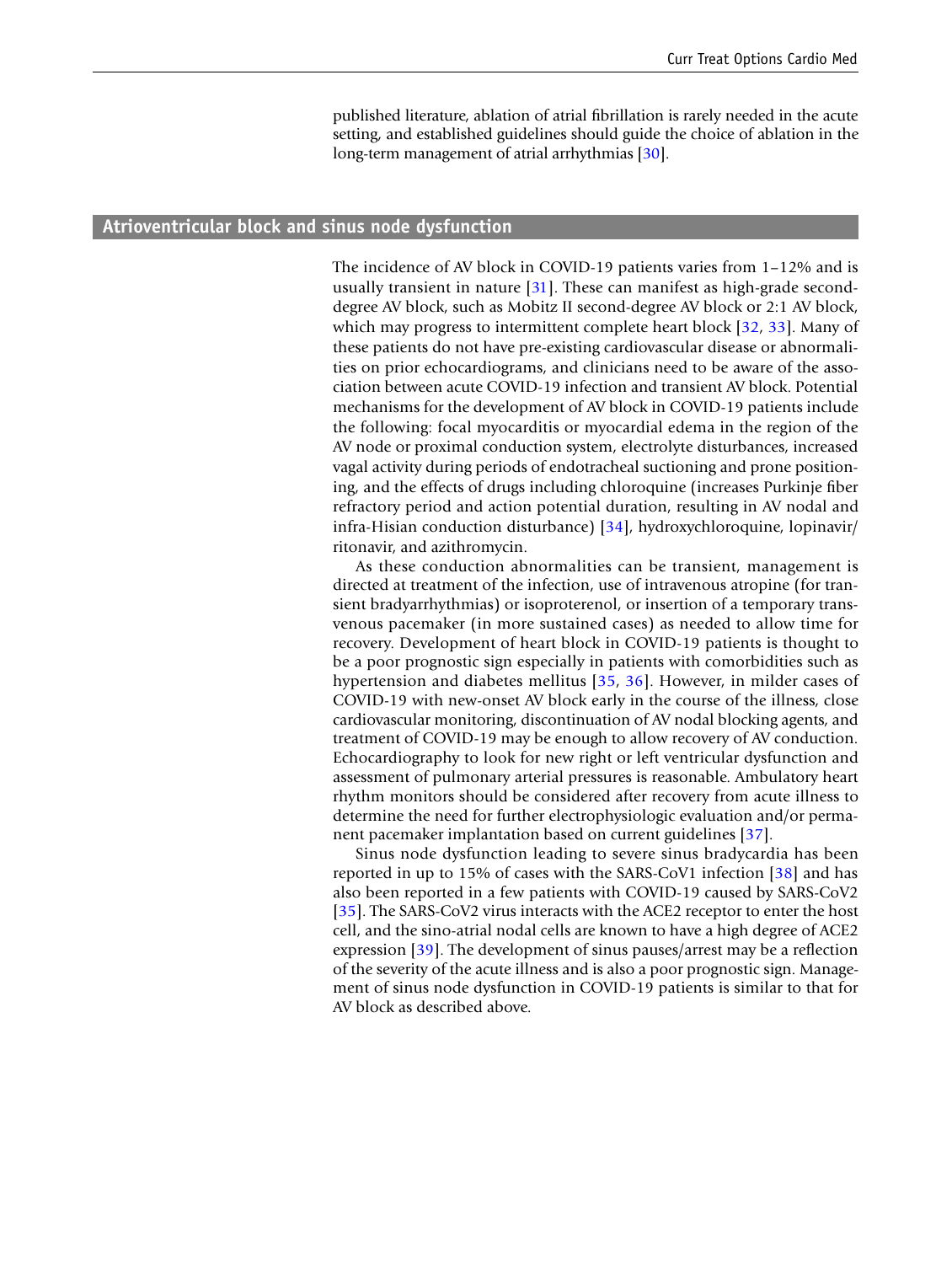#### **Ventricular arrhythmias**

The incidence of ventricular arrhythmias in COVID-19 patients, in large, published case series, has ranged from 1.6 to 5.9% [[40](#page-19-17), [41\]](#page-19-18). VAs reported in COVID-19 patients include polymorphic ventricular tachycardias including torsade de pointes (TdP), ventricular tachycardia (VT) storm, and ventricular fbrillation. Although the presence of underlying structural heart disease signifcantly increases the risk of VAs during acute illness, other factors that impact patients with COVID-19 may contribute to the risk of developing VA even in the absence of underlying structural heart disease. Acute myocardial injury in patients with COVID-19, as evidenced by increased cardiac troponin levels, was noted to significantly increase the risk of VA [[41\]](#page-19-18).

Management of VAs in patients with COVID-19 needs to employ a multipronged approach. For hemodynamically stable and unstable VA in patients with COVID-19, standard ACLS protocols should be followed. Contributing factors such as hypoxia, hypovolemia, electrolyte abnormalities such as hypokalemia and hypomagnesemia, and metabolic acidosis should be corrected aggressively. Vasopressor medications, sedation, and neuromuscular blockade should be employed judiciously. Other factors such as volume overload, increased sympathetic tone, and use of pro-arrhythmic drugs should be closely monitored and managed appropriately. Echocardiography to assess biventricular and valvular function should be obtained in all patients with new-onset VAs during COVID-19 infection, especially those with elevated cardiac biomarkers.

Beta-blockers and/or anti-arrhythmic drug therapy should be considered for symptomatic nonsustained VA. In patients with polymorphic VT without QT prolongation, underlying myocardial ischemia should be considered as a potential cause. IV beta-blockers or IV lidocaine may be used, in conjunction with intravenous sedation and use of anxiolytics in patients with respiratory distress, agitation, and anxiety. In patients who have QT prolongation and TdP, the use of QT-prolonging drugs should be stopped or modifed, and IV magnesium, IV isoproterenol, or temporary transvenous pacing should be used. For patients with VT storm or recurrent or refractory VT, consider use of IV amiodarone and/or lidocaine, along with deep sedation and endotracheal intubation with ventilatory support. There is limited data supporting the use of substrate-based VT ablation in critically ill COVID-19 patients with VT storm and multiple ICD shocks [\[42](#page-19-19)]. Tocilizumab, a monoclonal antibody that blocks the IL-6 receptor and is being used in critically ill COVID-19 patients, can cause QT interval shortening in association with reduction in CRP and cytokine levels and may be beneficial for use in COVID-19 patients with QT prolongation and VAs [\[43,](#page-19-20) [44](#page-19-21)]. Currently, there is no data supporting the use of prophylactic anti-arrhythmic therapy for the prevention of VAs in hospitalized COVID-19 patients.

#### **Sudden cardiac arrest**

A worldwide survey of cardiovascular professionals early in the COVID-19 pandemic reported that cardiac arrest due to VT/VF was seen in 4.8% and pulseless electrical activity (PEA)/asystole was seen in 5.6% of hospitalized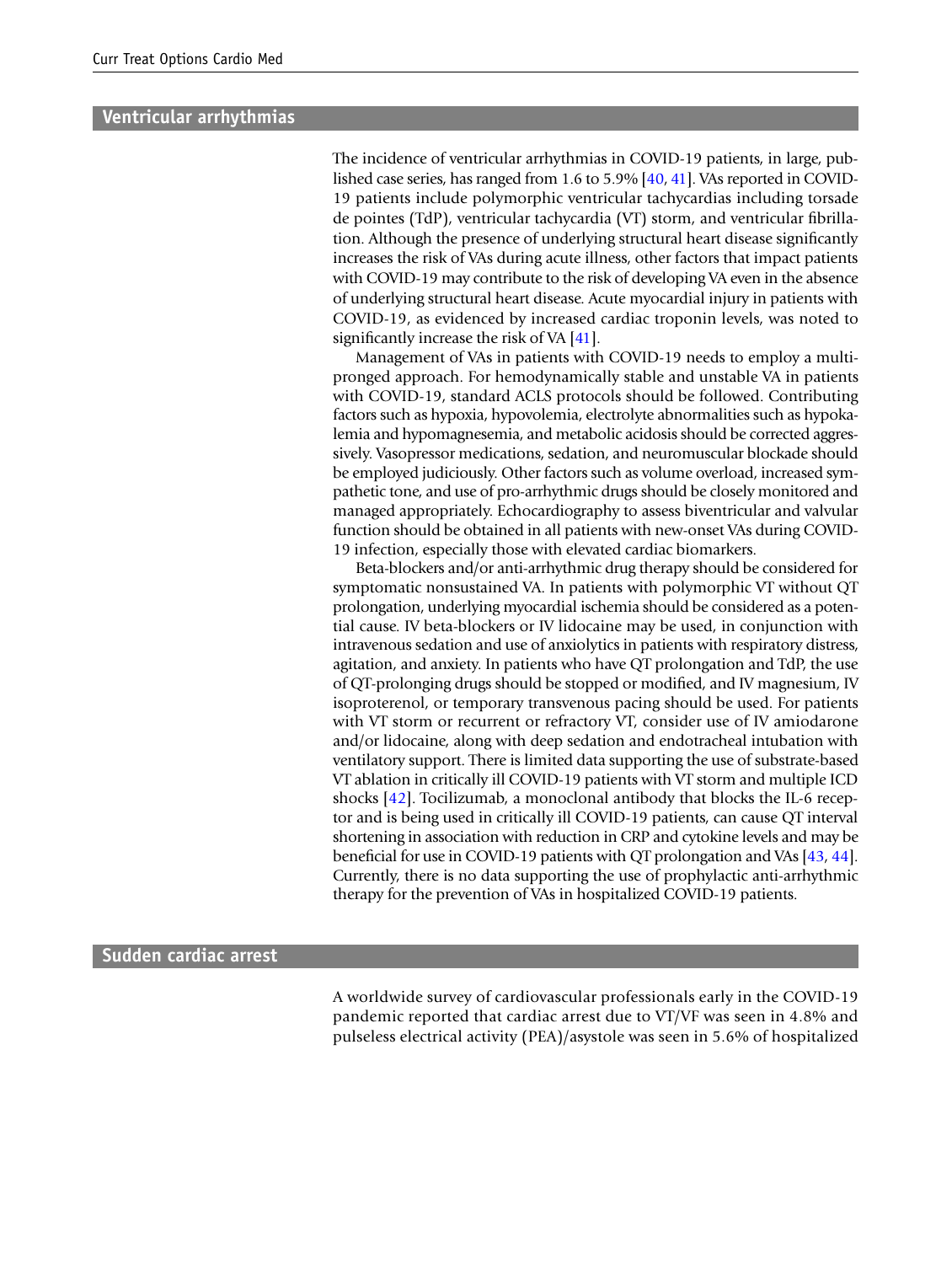COVID-19 patients  $[10]$  $[10]$  $[10]$ . In addition, data from Italy  $[45]$  $[45]$  and France  $[46]$  $[46]$ show that the incidence of out-of-hospital cardiac arrest (OHCA) has also increased signifcantly during the COVID-19 pandemic. The incidence of OHCA increased by up to 200% in the frst few weeks of the COVID-19 pandemic in New York City compared to the same period in 2019, with higher rates of PEA (OR 1.99) and asystole (OR 3.5) accounting for the increase in OHCA even though the prevalence of pre-existing illnesses and the percentage of bystander CPR were similar between the two time periods [[47\]](#page-19-24). Even in areas with low rates of COVID-19 infection, the incidence of OHCA was up to 25% higher during the early months of the pandemic. A larger proportion of OHCAs occurred at home, and the rate of bystander CPR was lower than that in the same period in 2019 [[48\]](#page-19-25). Patients with in-hospital VT/VF arrest would need evaluation for underlying structural heart disease (ischemia, myocardial infammation, cardiomyopathy) and those with no clear transient or reversible causes should be considered for implantable defbrillator implantation for secondary prevention of SCA per current guidelines [[49](#page-19-26)].

Both bradyarrhythmias and tachyarrhythmias may be the cause of SCA in patients with COVID-19. As noted previously, critically ill COVID-19 patients with elevated cardiac troponin are at higher risk for malignant VAs and mortality. In addition, ECG abnormalities such as QRS and QTc prolongation have been observed in patients with COVID-19 pneumonia [[50](#page-19-27)•], and a small study of 63 patients with COVID-19 pneumonia showed that an index of cardiac electrophysiologic balance (iCEB), computed by the QTc/QRS ratio, was signifcantly higher in the critically ill COVID-19 pneumonia patients, leading to a potentially higher risk of TdP, compared to less severe cases [[51\]](#page-19-28).

Interestingly, in a cohort of 100 COVID-19 patients (1/3rd needing hospitalization) who underwent cardiac MRI at a median interval of 71 days after the diagnosis of COVID-19, 78% had evidence of cardiac involvement, and 60% had evidence of myocardial infammation [\[52\]](#page-19-29) independent of the severity and course of illness, presence of pre-existing conditions, or time since diagnosis. However, this was a small sample of patients and performed at a single center and included a large proportion of patients with new or persistent symptoms. In a prospective study of 44 recovered COVID-19 patients, late gadolinium enhancement was observed in 30% of patients, with a scattered lesion distribution localized in the mid-myocardium and/ or sub-epicardium [\[53](#page-19-30)]. A study of 26 elite athletes who had recovered from COVID-19 and underwent cardiac MRI at a median of 32 days since the diagnosis revealed that cardiac abnormalities were seen in 19% of subjects, manifested as myocardial edema and focal mid-myocardial LGE [[54\]](#page-19-31). These studies suggest that a signifcant proportion of patients who have recovered from COVID-19 may still have residual cardiac abnormalities weeks after the initial diagnosis and clinical recovery, and this may in part explain residual symptoms of exertional dyspnea, fatigue, and palpitations seen in the so-called long-haul COVID-19 syndrome.

Other factors associated with the observed increase in SCA during the COVID-19 pandemic, especially the alarmingly higher incidence of OHCA,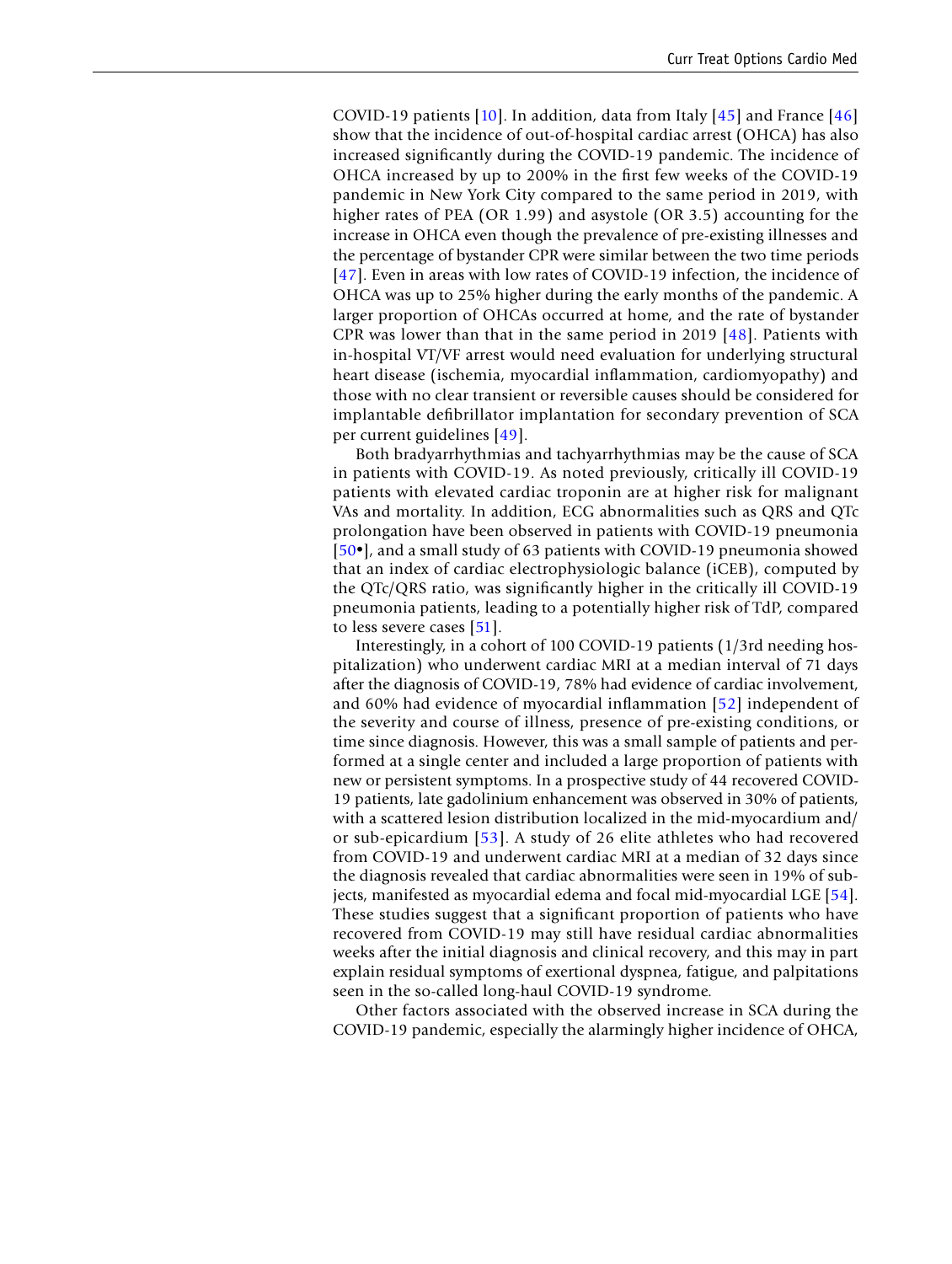are the shelter-in-place and lockdown restrictions that were imposed during different periods during the pandemic, patients' reluctance to seek medical care due to fear of contracting COVID-19 at their doctor's office or hospital, strained EMS infrastructure due to the increased volume of activations and consequently longer EMS response times, the additional need to have access to and use personal protective equipment for frst responders and front-line healthcare personnel, and the diversion of clinical personnel, administrative focus, and other resources from ongoing chronic disease management to controlling the spread of COVID-19. Although the impact of some of these factors has waned in recent months, the emergence of new SARS-CoV2 variants and waves of new COVID-19 cases in different parts of the world, slow and disparate rates of adoption of COVID-19 vaccination, premature loosening of restrictions related to social distancing, use of face masks, and travel pose a looming threat of creating a similar clinical and social environment if the number of cases continues to increase in the weeks and months ahead.

### **Cardiac dysautonomias associated with COVID‑19**

A signifcant minority of COVID-19 patients have symptoms related to autonomic dysfunction, either concomitantly during the acute phase of the illness or, more commonly, up to several weeks after the acute respiratory and constitutional symptoms have resolved. Although the true prevalence of residual symptoms in COVID-19 patients is still unknown, smaller studies have shown that fatigue was reported by more than 50% of patients, dyspnea was reported by about 30%, and chest pain by about 20% of patients up to 4–8 weeks after hospital discharge [[55](#page-20-7), [56](#page-20-8)]. Some COVID-19 patients have symptoms of lightheadedness, orthostatic intolerance, palpitations, and headaches that linger for several weeks beyond the acute phase, and many of these patients receive multiple referrals to subspecialties such as cardiology, neurology, psychiatry, and physiatry. It has also led to the coinage of terms such as "chronic COVID" or "long-haul COVID" within the general public and parts of the medical community, leading to confusion and ambiguity related to diagnosis and management of these syndromes. It is important for clinicians managing COVID-19 patients to be aware of these clinical entities and correlate these symptoms with current or prior SARS-CoV2 infection, and to initiate treatment directed at these symptoms as well as make the appropriate referrals for additional objective testing and management.

Retrospective case series show that lightheadedness, orthostatic intolerance, postural tachycardia, and fatigue are the most common symptoms reported by post-COVID syndrome patients [[57•](#page-20-4), [58,](#page-20-5) [59\]](#page-20-6). These case series show the patients are generally young, predominantly female, and report residual symptoms for up to 6 months or longer after the acute phase of the illness. In a retrospective study of 20 patients referred for autonomic testing due to persistent cardiac and/or neurologic symptoms after suspected or confrmed acute COVID-19 infection, the use of a 10-min stand test or a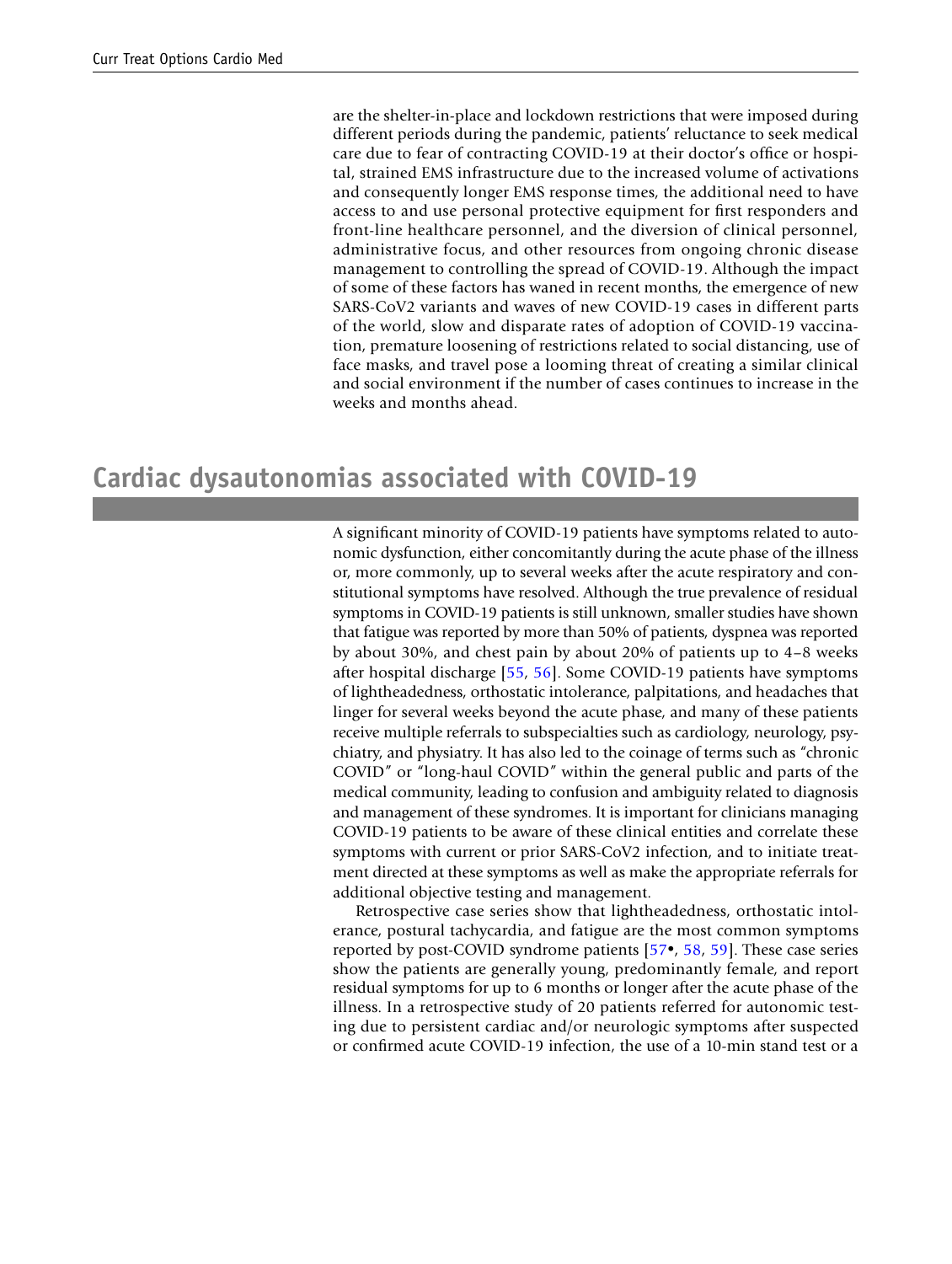tilt table test led to a diagnosis of postural orthostatic tachycardia syndrome (POTS) in 75% of patients, with a minority diagnosed with neurocardiogenic syncope and orthostatic hypotension [[57](#page-20-4)•]. In another study, 27 patients with laboratory-confrmed prior SARS-CoV2 infection referred for autonomic testing were subjected to a rigorous battery of tests to assess postganglionic sympathetic sudomotor function, cardiovagal function, cardiovascular adrenergic function, and thermoregulatory function. Eighty-one percent of patients reported symptoms during the head-up tilt table test, of which 63% reported lightheadedness, 26% reported dyspnea, 19% reported chest pain, and 7% reported palpitations. The most commonly diagnosed clinical syndrome was orthostatic intolerance without signifcant orthostatic tachycardia or orthostatic hypotension which was observed in 41% of patients, while POTS was diagnosed in 22% and mild orthostatic hypotension was seen in 11% [[58\]](#page-20-5). In another case series of 11 post-COVID patients (mean age  $46 \pm 18$  years, 9 females), predominant symptoms included palpitations (82%), chest pain (64%), dyspnea (73%), fatigue (82%), or dizziness (27%). Mean time to symptoms from COVID diagnosis was  $40 \pm 57$  days. Two patients (18%) were diagnosed with inappropriate sinus tachycardia (IST), 2 (18.2%) were diagnosed with POTS, and the remaining patients (63.6%) either were still undergoing evaluation or did not meet formal criteria for IST or POTS. Nine patients received medications (beta-blockers in 5, ibuprofen in 2, midodrine and colchicine in 1 each). Six out of 9 patients reported improvement or resolution of symptoms with medical therapy [[59](#page-20-6)].

The American Autonomic Society has published a guidance statement to help clinicians sift through the confusing terminologies and defne the scope of long COVID POTS [[60](#page-20-9)•]. They endorsed the terminologies used for the different phases of COVID-19 by the NICE guidelines from the UK. According to these guidelines, "long COVID" includes both ongoing symptomatic COVID-19 (presence of symptoms between 4 and 12 weeks after onset) and chronic COVID (symptoms for>12 weeks without an alternative explanation; [https://www.nice.org.uk/guidance/ng188\)](https://www.nice.org.uk/guidance/ng188). In addition to dyspnea, palpitations, and chest pain, other symptoms of long COVID include joint or muscle pain, headache, cognitive impairment ("brain fog"), sleep disturbances, tingling and/or numbness in the hands and feet, dizziness, earache, tinnitus, loss of taste and/or smell, abdominal discomfort or irregularities in bowel function, skin rashes, anxiety, and depression.

Patients with chronic medical conditions such as hypertension, congestive heart failure, diabetes mellitus, and chronic kidney disease have increased sympathetic activity, which can contribute to progression of the disease process and related complications. It is therefore plausible that in these patients, further increases in sympathetic outfow caused by hypoxemia and activation of infammatory pathways from acute COVID-19 can lead to rapid worsening of clinical status and sudden decompensation. Critically ill COVID-19 patients may develop afferent baroreceptor failure in the carotid body, which in combination with changes in central sympathetic outflow from brainstem structures such as the nucleus tractus solitarius (which has high ACE2 expression and therefore vulnerable to direct SARS-CoV2 invasion) can cause lability of blood pressure and sudden hemodynamic compromise  $[61]$  $[61]$ . In addition, withdrawal of the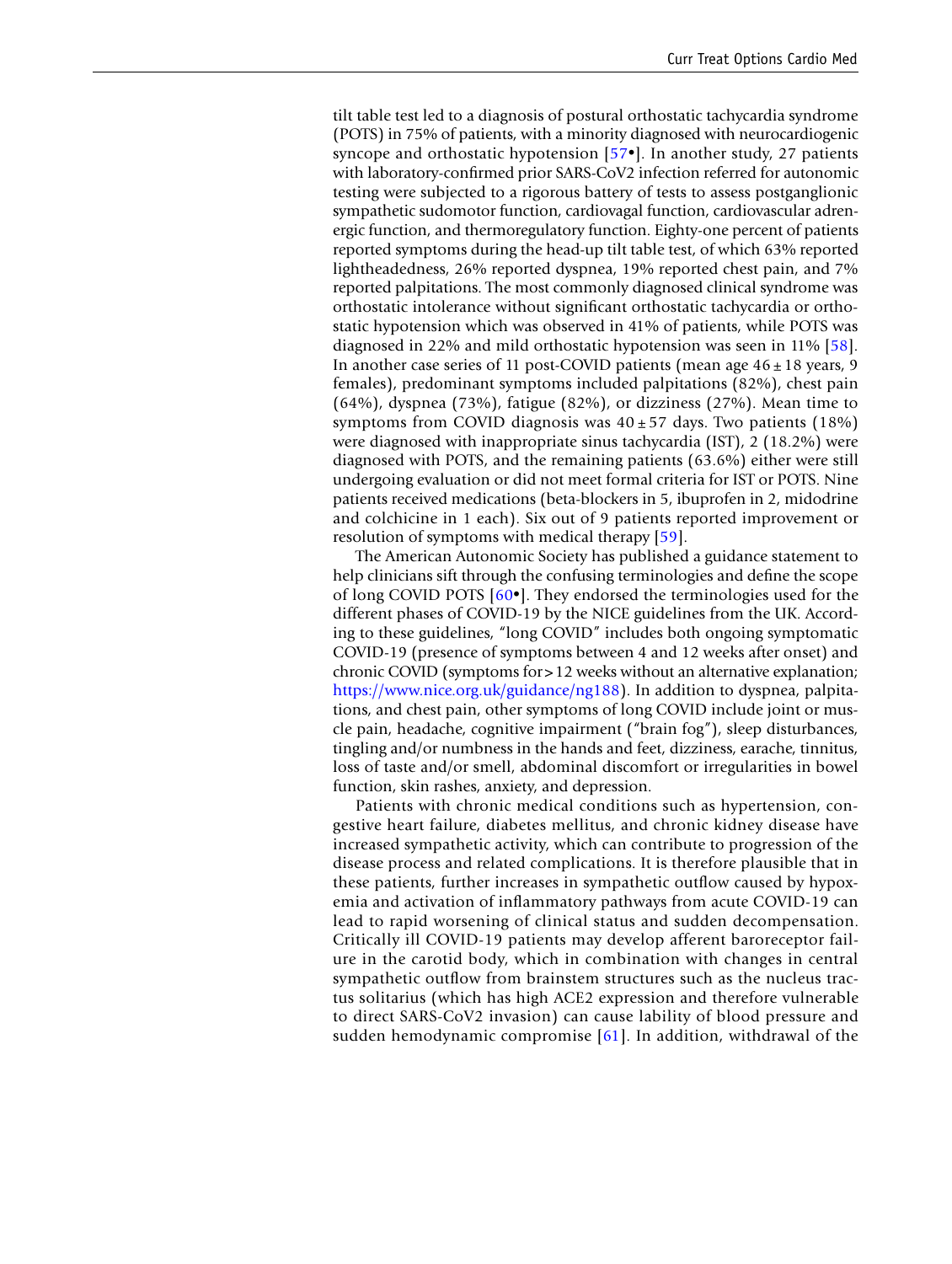vagal parasympathetic outfow, due to viral invasion of the vagal nerve fbers and/or auto-antibody-mediated dysfunction, can blunt the protective anti-infammatory effects of the vagal pathways, thus accentuating the hemodynamic and neuro-humoral impact of the heightened sympathetic activity in the setting of acute COVID-19 [[62](#page-20-11)].

A recently published review also identifes other putative mechanisms related to the development of long COVID, including T cell dysregulation, tonically increased secretion of autoantibodies by B cells, viral invasion of intestinal cells and persistence of virus within the gastrointestinal tract, and alterations in gut microbiome content. Risk factors for the development of long COVID include female gender, history of anxiety or depression, age > 70 years, and the presence of > 5 clinical symptoms by the end of the frst week of onset. Interestingly, most studies show that the severity of acute illness did not correlate with subsequent development of long COVID [[63](#page-20-12)–[65](#page-20-13)].

Management of patients with long COVID requires a multi-disciplinary approach centered around empowering the patient through reassurance, education and institution of self-management strategies, symptom-directed non-pharmacologic and pharmacologic therapies, appropriate subspecialty referrals for diagnosis and management of clinical entities (POTS, vasovagal syncope, orthostatic hypotension, other neurologic conditions (such as small fber neuropathy), arrhythmias and other cardiovascular conditions (such as IST or supraventricular tachycardia), and psychiatric illnesses (such as anxiety disorder, depression, or post-traumatic stress disorder)), and a structured physical rehabilitation program designed to overcome the deconditioning associated with protracted illness. The ACC/AHA/HRS guidelines for the management of syncope are a useful guide for clinicians in managing specifc symptoms of long COVID-19 [\[66](#page-20-14)]. In patients with orthostatic intolerance, it is helpful to establish correlations between symptoms and objective abnormalities on a tilt table test and then provide targeted recommendations to patients to identify the prodromal symptoms and respond with hydration and counterpressure maneuvers (switch to a seated or supine position, tensing of thigh or buttock muscles, sitting with arms and legs crossed, folding arms and leaning forward with the head down, etc.). A useful educational resource for patients is the STARS initiative from the Heart Rhythm Alliance [\(www.stopfainting.org\)](http://www.stopfainting.org). Regular, structured exercise using a recumbent bike or swimming is useful for reconditioning. Adequate fuid (2–3 L/day) and salt intake (5–10 g sodium chloride), avoidance of caffeine or alcohol intake, having smaller meals more frequently rather than large meals, avoidance of known triggers such as prolonged standing or warm environments, and use of compression garments are all measures that can help prevent or alleviate orthostatic symptoms. If medications are used, they should be directed at specifc symptoms and/or specifc co-morbid conditions. In POTS patients, medications such as fudrocortisone can be used judiciously for patients with hypovolemia, while midodrine may be helpful if orthostatic hypotension is a predominant manifestation. In patients with hyperadrenergic states, clonidine, methyldopa, or propranolol may be used, with close monitoring for adverse effects and rebound hypertension due to sudden discontinuation [\[67](#page-20-15)].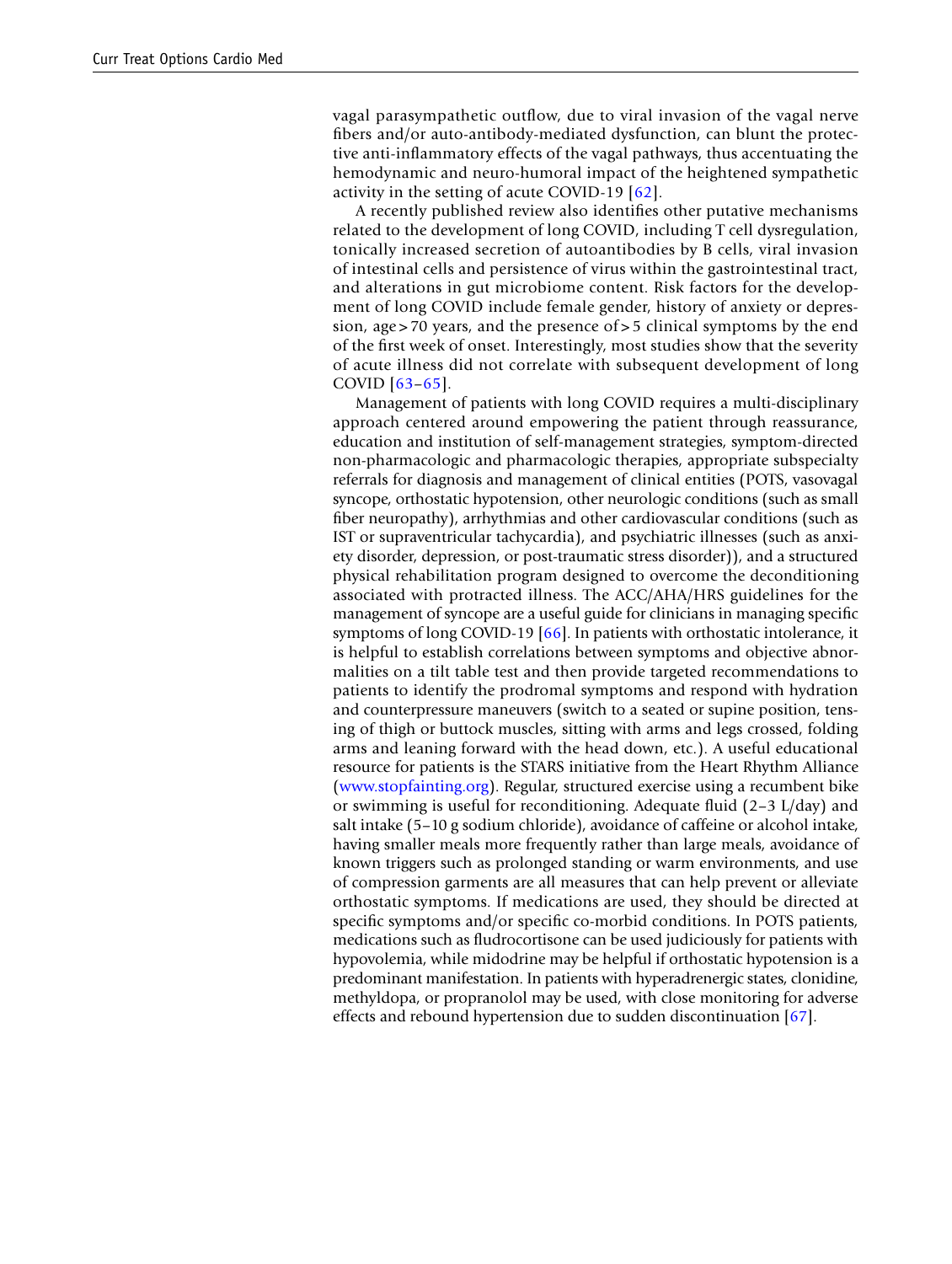## **Conclusions**

A variety of arrhythmic manifestations have been described in patients with COVID-19, which range from relatively benign conditions such as transient sinus bradycardia to potentially life-threatening conditions such as ventricular tachyarrhythmias and sudden cardiac death. Atrial fbrillation is the most common arrhythmia seen in acutely ill COVID-19 patients. While the pathophysiological mechanisms underlying these arrhythmias in COVID-19 patients are incompletely understood, direct viral invasion, hypoxemia, activation of systemic infammatory systems with downstream release of cytokines and infammatory and pro-fbrotic mediators, changes in ion channel physiology, activation of the immune system, and dysregulation of autonomic function have been implicated. Management of these arrhythmias should be based on published evidence-based guidelines, with special consideration of the acuity of COVID-19 infection, concomitant use of antimicrobial and anti-infammatory drugs, and the transient nature of some arrhythmias. The development of atrial or ventricular arrhythmias in hospitalized COVID-19 patients has been shown to portend a higher risk of in-hospital death. Some manifestations, such as the "long COVID syndrome," may lead to residual symptoms several months after acute infection and need more clinical study and specifc management strategies. Finally, as the pandemic evolves with the discovery of new SARS-CoV2 variants, newer drugs for treatment of acute COVID-19 infection, and the widespread administration of vaccines, clinicians must remain vigilant for other arrhythmic manifestations that may occur in association with this novel but deadly disease.

### **Compliance with Ethical Standards**

### **Confict of Interest**

Sandeep A. Saha, MD, MS, FHRS: None. Andrea M. Russo, MD, FHRS: Dr. Russo reports research grants from Boston Scientifc and Kestra; consulting from Abbott, Boston Scientifc, Medtronic and PaceMate; and honoraria from Biotronik. Mina K. Chung, MD, FHRS: None. Thomas F. Deering, MD, FHRS: Dr. Deering reports that Piedmont Healthcare receives on his behalf research grants from Abbott, Biotronik, Biosense Webster, Medtronic and Milestone. He also reports that he has consulted for CVRx, Pacemate, Preventice, and Sanof while serving as a member of an Adjudication Committee for Abbott. Dhanunjaya Lakkireddy, MD, FHRS: Consultant/honoraria: Abiomed, Biosense Webster, Boston Scientifc, Biotronik, Janssen, Abbott medical Rakesh Gopinathannair, MD, MA, FHRS: Consultant/honoraria: Abbott Medical, Boston Scientifc, Pfzer, Zoll Medical; Advisory board: Pacemate (no compensation).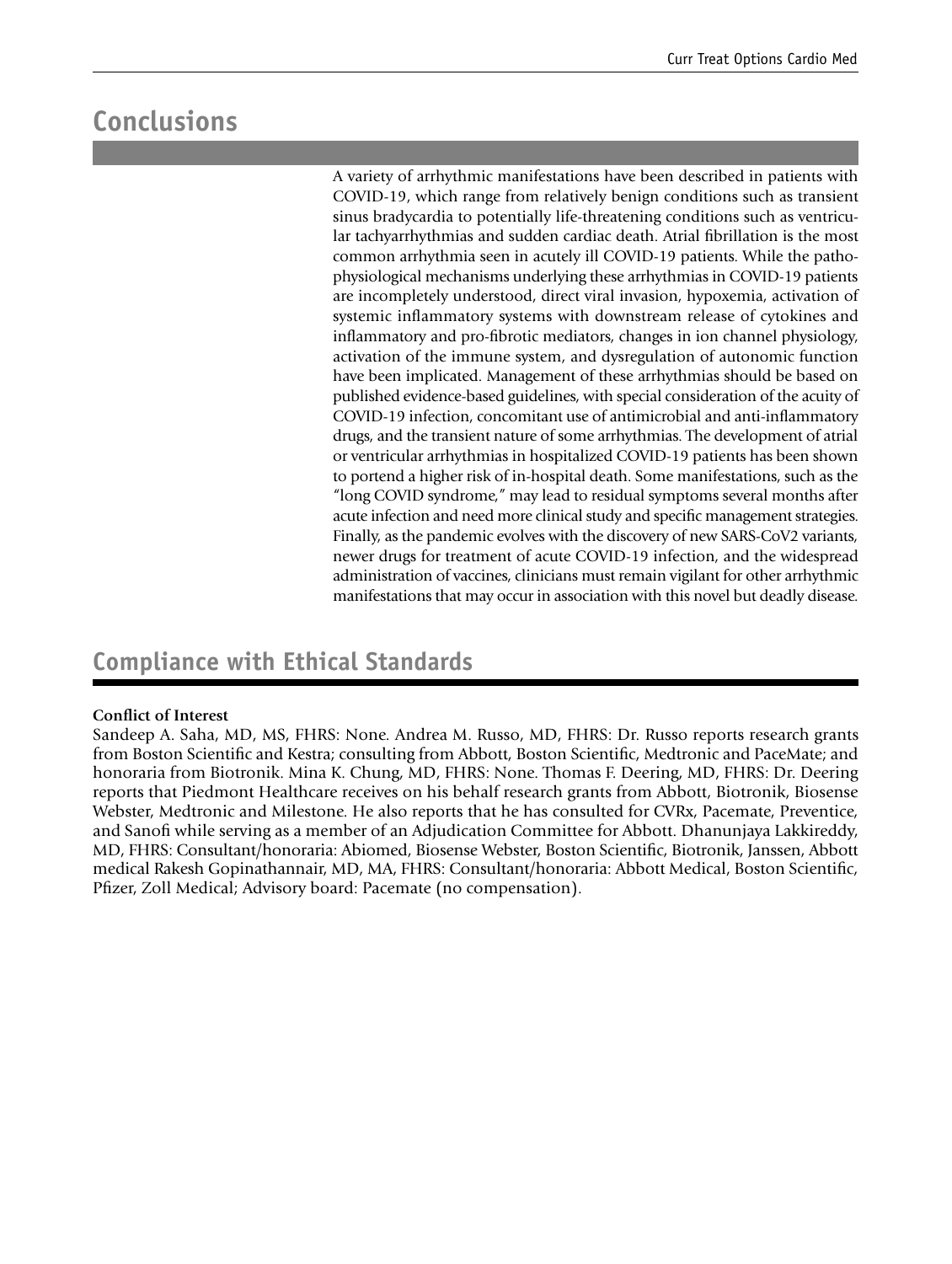### **References and Recommended Reading**

Papers of particular interest, published recently, have been highlighted as:

- Of importance
- •• Of major importance
- <span id="page-18-0"></span>Jee Y. WHO International Health Regulations Emergency Committee for the COVID-19 outbreak. Epidemiol Health. 2020;42:E2020013.

<span id="page-18-1"></span>This is the frst published report by the World Health Organization that declared the COVID-19 outbreak a Public Health Emergency of International Concern (PHEIC). 2.• WHO. [https://covid19.who.int/.](https://covid19.who.int/) 2020. The World Health Organization COVID-19 Dashboard provides up-to-date epidemiological data about the COVID-19 pandemic.

<span id="page-18-2"></span>3.• Rodriguez F, et al. Racial and Ethnic Differences in presentation and outcomes for patients hospitalized with COVID-19: fndings from the American Heart Association's COVID-19 Cardiovascular Disease Registry. Circulation. 2021;143(24):2332–42.

Data from the frst 7868 patients enrolled in the American Heart Association COVID-19 Cardiovascular Disease Registry - a retrospective observational registry capturing consecutive patients hospitalized with COVID-19 across the United States.

<span id="page-18-3"></span>4.•• Shi S, et al. Association of cardiac injury with mortality in hospitalized patients with COVID-19 in Wuhan. China JAMA Cardiol. 2020;5(7):802–10.

This study reported the association between cardiac injury and mortality in hospitalized COVID-19 patients in Wuhan, China. The authors reported that cardiac injury was common among hospitalized patients with COVID-19, and was associated with higher risk of in-hospital mortality.

<span id="page-18-4"></span>5.• Wu Z, McGoogan JM. Characteristics of and important lessons from the coronavirus disease 2019 (COVID-19) outbreak in china: summary of a report of 72314 cases from the Chinese Center for Disease Control and Prevention. JAMA. 2020;323(13):1239–42.

This is a viewpoint summarizing key fndings from a series of 72,314 COVID-19 patients in mainland China published by the Chinese Center for Disease Control and Prevention.

- <span id="page-18-5"></span>6. Giudicessi JR, et al. Genetic susceptibility for COVID-19-associated sudden cardiac death in African Americans. Heart Rhythm. 2020;17(9):1487–92.
- <span id="page-18-6"></span>7. Yancy CW. COVID-19 and African Americans. JAMA. 2020;323(19):1891–2.
- <span id="page-18-7"></span>8. Zhou F, et al. Clinical course and risk factors for mortality of adult inpatients with COVID-19 in Wuhan, China: a retrospective cohort study. Lancet. 2020;395(10229):1054–62.
- <span id="page-18-8"></span>9. Martinez-Rubio A, et al. Coronavirus disease 2019 and cardiac arrhythmias. Eur Cardiol. 2020;15:e66.
- <span id="page-18-9"></span>10. Gopinathannair R, et al. COVID-19 and cardiac arrhythmias: a global perspective on arrhythmia

characteristics and management strategies. J Interv Card Electrophysiol. 2020;59(2):329–36.

- <span id="page-18-10"></span>11. Lindner D, et al. Association of cardiac infection with SARS-CoV-2 in confrmed COVID-19 autopsy cases. JAMA Cardiol. 2020;5(11):1281–5.
- <span id="page-18-11"></span>12. Chen T, et al. Clinical characteristics and outcomes of older patients with Coronavirus Disease 2019 (COVID-19) in Wuhan, China: a single-centered, retrospective study. J Gerontol A Biol Sci Med Sci. 2020;75(9):1788–95.
- <span id="page-18-13"></span>13. Goette A, et al. COVID-19-induced cytokine release syndrome associated with pulmonary vein thromboses, atrial cardiomyopathy, and arterial intima infammation. TH Open. 2020;4(3):e271–9.
- <span id="page-18-14"></span>14. Aschauer HN, et al. Plasma concentrations of haloperidol and prolactin and clinical outcome in acutely psychotic patients. Pharmacopsychiatry. 1988;21(5):246–51.
- <span id="page-18-15"></span>15. Desai AD, et al. Management of arrhythmias associated with COVID-19. Curr Cardiol Rep. 2020;23(1):2.
- <span id="page-18-12"></span>16. Goldstein DS. The possible association between COVID-19 and postural tachycardia syndrome. Heart Rhythm. 2021;18(4):508–9.
- <span id="page-18-16"></span>17. Wu N, et al. Association of infammatory factors with occurrence and recurrence of atrial fbrillation: a meta-analysis. Int J Cardiol. 2013;169(1):62–72.
- <span id="page-18-17"></span>18. Ergun B, et al. New-onset atrial fbrillation in critically ill patients with coronavirus disease 2019 (COVID-19). J Arrhythm. 2021.
- <span id="page-18-18"></span>19. Musikantow DR, et al. Atrial fbrillation in patients hospitalized with COVID-19: incidence, predictors, outcomes, and comparison to infuenza. JACC Clin Electrophysiol. 2021;7(9):1120–30.
- <span id="page-18-19"></span>20. Berman JP, et al. Cardiac electrophysiology consultative experience at the epicenter of the COVID-19 pandemic in the United States. Indian Pacing Electrophysiol J. 2020;20(6):250–6.
- <span id="page-18-20"></span>21.• Mountantonakis SE, et al. Atrial fbrillation is an independent predictor for in-hospital mortality in patients admitted with SARS-CoV-2 infection. Heart Rhythm. 2021;18(4):501–7.

Propensity-matched cohort study that reported the incidence of new-onset atrial fbrillation in patients hospitalized with COVID-19, and that new-onset AF was an independent predictor of in-hospital mortality.

<span id="page-18-21"></span>22. Leentjens J, et al. COVID-19-associated coagulopathy and antithrombotic agents-lessons after 1 year. Lancet Haematol. 2021;8(7):e524–33.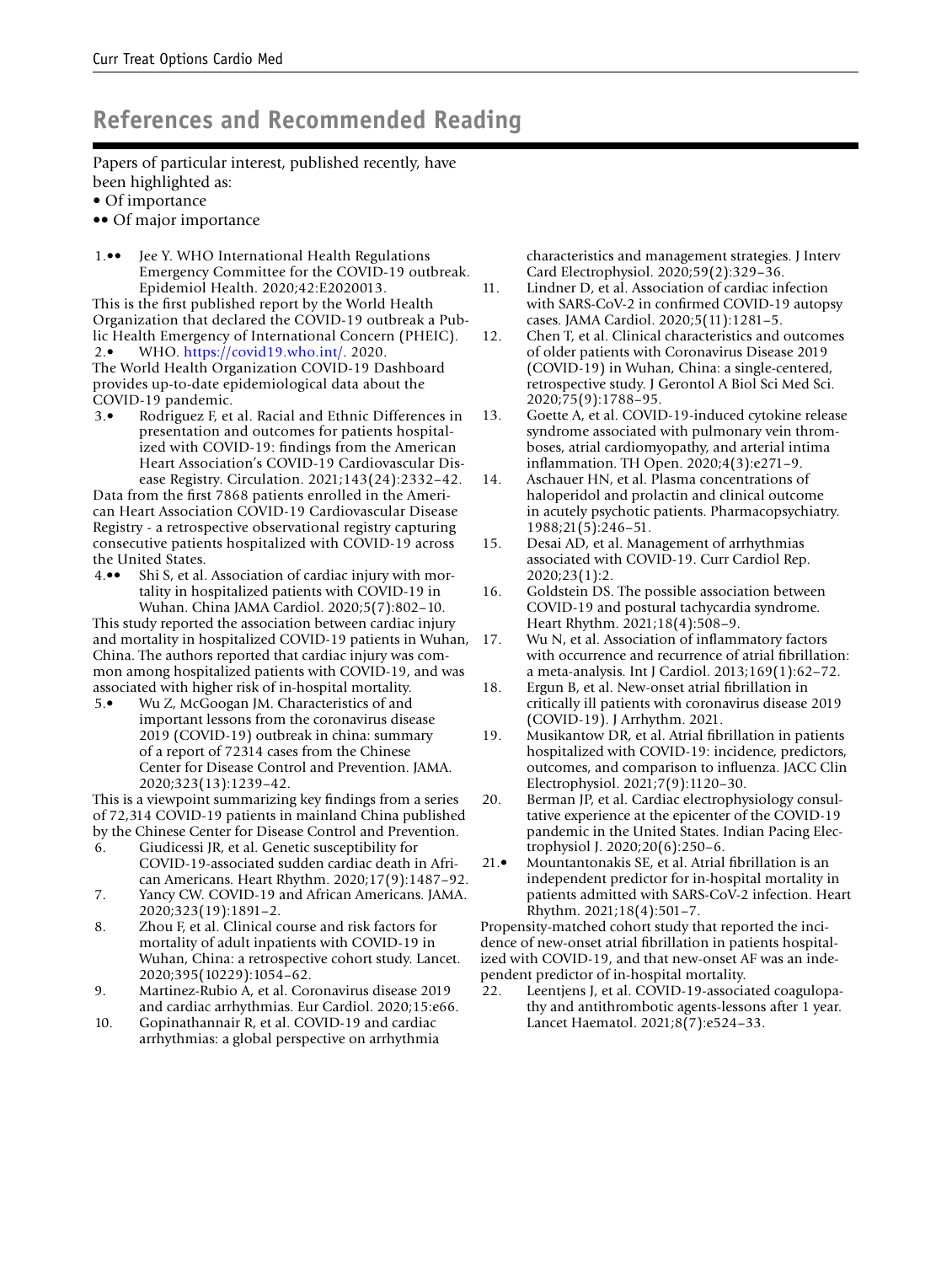- <span id="page-19-3"></span>23. Dua A, et al. Deep vein thrombosis protocol optimization to minimize healthcare worker exposure in coronavirus disease-2019. J Vasc Surg Venous Lymphat Disord. 2021;9(2):299–306.
- <span id="page-19-4"></span>24. Nopp S, et al. Risk of venous thromboembolism in patients with COVID-19: a systematic review and meta-analysis. Res Pract Thromb Haemost. 2020.
- <span id="page-19-5"></span>25. Oxley TJ, et al. Large-vessel stroke as a presenting feature of COVID-19 in the young. N Engl J Med. 2020;382(20):e60.
- <span id="page-19-6"></span>26. Investigators A, et al. Therapeutic anticoagulation with heparin in noncritically ill patients with COVID-19. N Engl J Med. 2021;385(9):790–802.
- <span id="page-19-7"></span>27. Investigators R-C, et al. Therapeutic Anticoagulation with Heparin in Critically Ill Patients with Covid-19. N Engl J Med. 2021;385(9):777–89.
- <span id="page-19-8"></span>28. Ramacciotti E, et al. Rivaroxaban versus no anticoagulation for post-discharge thromboprophylaxis after hospitalisation for COVID-19 (MICHELLE): an open-label, multicentre, randomised, controlled trial. Lancet. 2022;399(10319):50–9.
- <span id="page-19-9"></span>29. Ranucci M, et al. The procoagulant pattern of patients with COVID-19 acute respiratory distress syndrome. J Thromb Haemost. 2020;18(7):1747–51.
- <span id="page-19-10"></span>30. Lakkireddy DR, et al. Guidance for cardiac electrophysiology during the COVID-19 pandemic from the Heart Rhythm Society COVID-19 Task Force; Electrophysiology Section of the American College of Cardiology; and the Electrocardiography and Arrhythmias Committee of the Council on Clinical Cardiology. American Heart Association Circulation. 2020;141(21):e823–31.
- <span id="page-19-11"></span>31. Wang Y, et al. Cardiac arrhythmias in patients with COVID-19. J Arrhythm. 2020;36(5):827–36.
- <span id="page-19-0"></span>32. Dagher L, et al. High-degree atrioventricular block in COVID-19 hospitalized patients. Europace. 2021;23(3):451–5.
- <span id="page-19-1"></span>33. Akhtar Z, et al. Prevalence of bradyarrhythmias needing pacing in COVID-19. Pacing Clin Electrophysiol. 2021;44(8):1340–6.
- <span id="page-19-12"></span>34. Sanchez-Chapula JA, et al. Blockade of currents by the antimalarial drug chloroquine in feline ventricular myocytes. J Pharmacol Exp Ther. 2001;297(1):437–45.
- <span id="page-19-2"></span>35. Chinitz JS, et al. Bradyarrhythmias in patients with COVID-19: marker of poor prognosis? Pacing Clin Electrophysiol. 2020;43(10):1199–204.
- <span id="page-19-13"></span>36. Kochav SM, et al. Cardiac arrhythmias in COVID-19 infection. Circ Arrhythm Electrophysiol. 2020;13(6):e008719.
- <span id="page-19-14"></span>37. Kusumoto FM, et al. 2018 ACC/AHA/HRS guideline on the evaluation and management of patients with bradycardia and cardiac conduction delay: a report of the American College of Cardiology/American Heart Association Task Force on Clinical Practice Guidelines and the Heart Rhythm Society. Circulation. 2019;140(8):e382–482.
- <span id="page-19-15"></span>38. Yu CM, et al. Cardiovascular complications of severe acute respiratory syndrome. Postgrad Med J. 2006;82(964):140–4.
- <span id="page-19-16"></span>39. Ferreira AJ, et al. The angiotensin-(1–7)/Mas receptor axis is expressed in sinoatrial node cells of rats. J Histochem Cytochem. 2011;59(8):761–8.
- <span id="page-19-17"></span>40. Bhatla A, et al. COVID-19 and cardiac arrhythmias. Heart Rhythm. 2020;17(9):1439–44.
- <span id="page-19-18"></span>41. Guo T, et al. Cardiovascular implications of fatal outcomes of patients with coronavirus disease 2019 (COVID-19). JAMA Cardiol. 2020;5(7):811–8.
- <span id="page-19-19"></span>42. Mitacchione G, et al. Ventricular tachycardia storm management in a COVID-19 patient: a case report. Eur Heart J Case Rep. 2020;4(FI1):1–6.
- <span id="page-19-20"></span>43. Lazzerini PE, Capecchi PL, Laghi-Pasini F. Systemic infammation and arrhythmic risk: lessons from rheumatoid arthritis. Eur Heart J. 2017;38(22):1717–27.
- <span id="page-19-21"></span>44. Xu X, et al. Effective treatment of severe COVID-19 patients with tocilizumab. Proc Natl Acad Sci U S A. 2020;117(20):10970–5.
- <span id="page-19-22"></span>45. Baldi E, et al. Out-of-hospital cardiac arrest during the COVID-19 outbreak in Italy. N Engl J Med. 2020;383(5):496–8.
- <span id="page-19-23"></span>46. Marijon E, et al. Out-of-hospital cardiac arrest during the COVID-19 pandemic in Paris, France: a population-based, observational study. Lancet Public Health. 2020;5(8):e437–43.
- <span id="page-19-24"></span>47. Lai PH, et al. Characteristics associated with out-ofhospital cardiac arrests and resuscitations during the novel coronavirus disease 2019 pandemic in New York City. JAMA Cardiol. 2020;5(10):1154–63.
- <span id="page-19-25"></span>48. Uy-Evanado A, et al. Out-of-hospital cardiac arrest response and outcomes during the COVID-19 pandemic. JACC Clin Electrophysiol. 2021;7(1):6–11.
- <span id="page-19-26"></span>49. Al-Khatib SM, et al. 2017 AHA/ACC/HRS guideline for management of patients with ventricular arrhythmias and the prevention of sudden cardiac death: executive summary: a report of the American College of Cardiology/American Heart Association Task Force on Clinical Practice Guidelines and the Heart Rhythm Society. Heart Rhythm. 2018;15(10):e190–252.
- <span id="page-19-27"></span>50.• Bertini M, et al. Electrocardiographic features of 431 consecutive, critically ill COVID-19 patients: an insight into the mechanisms of cardiac involvement. Europace. 2020;22(12):1848–54.

Paper that discusses the electrocardiographic features of critical COVID-19 patients.

- <span id="page-19-28"></span>51. Alareedh M, et al. Electrocardiographic markers of increased risk of sudden cardiac death in patients with COVID-19 pneumonia. Ann Noninvasive Electrocardiol. 2021;26(3):e12824.
- <span id="page-19-29"></span>52. Puntmann VO, et al. Outcomes of cardiovascular magnetic resonance imaging in patients recently recovered from coronavirus disease 2019 (COVID-19). JAMA Cardiol. 2020;5(11):1265–73.
- <span id="page-19-30"></span>53. Wang H, et al. Cardiac involvement in COVID-19 patients: mid-term follow up by cardiovascular magnetic resonance. J Cardiovasc Magn Reson. 2021;23(1):14.
- <span id="page-19-31"></span>54. Malek LA, et al. Cardiac involvement in consecutive elite athletes recovered from Covid-19: a